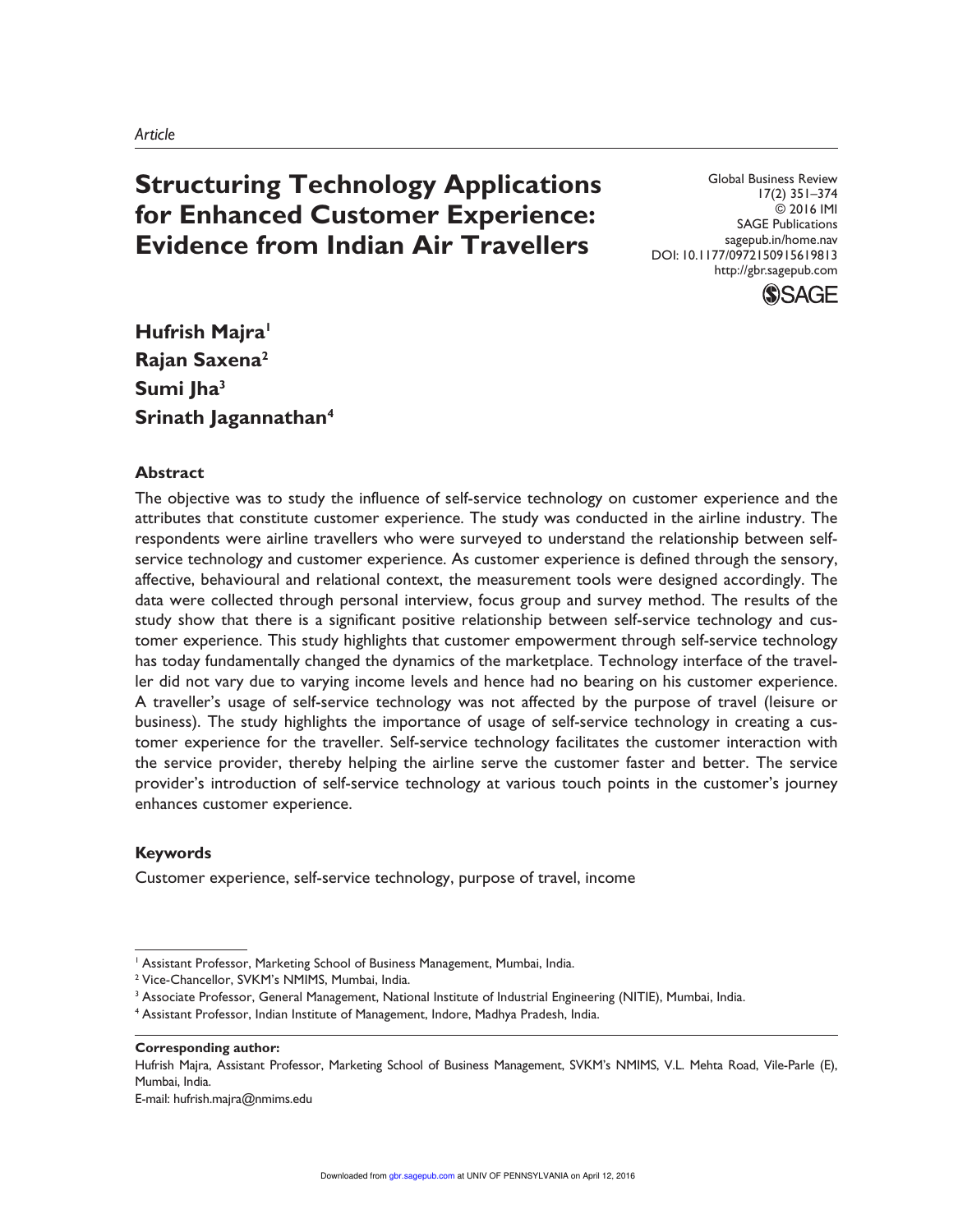# **Introduction**

Increasingly, products and services are becoming deeply intertwined with each other and their effects on customer experience (CE) cannot be separated (Grönroos, 2000; Gummesson, 1995; Kotler, 1977; Vargo & Lusch, 2004). Drawing from a survey of 606 airline customers in India, we investigate how technology applications pertaining to booking of tickets and check-in before the journey impact overall CE.

Earlier studies have called for paying attention to the effect of online CE with respect to the stages of the customer journey (Klaus, 2013). The sequential stages of the customer journey are search for information, evaluation of information, choice, transaction and evaluation of outcome. Customers evaluate their experiences by means of the customer journey, which is described as the customer's sequence of touch points with the firm in buying and obtaining the service (Voss, Roth & Chase, 2008). While earlier studies have focused on the relationship between online CE and online customer buying (Klaus, 2013), we focus on how an online interface in the 'prior to' phase of the customer journey influences experience of a service, which itself is not web based, but involves the fulfilment of concrete customer needs such as travel. We are therefore interested in studying how technology application-based interfaces, including web interfaces prior to the delivery of service, impact the actual CE of the service.

It has been argued that online platforms must meet customer requirements and business processes need to cater to these requirements (Mahadevan, 2000). While it has been argued that CE goes beyond the dimensions of online service quality (Klaus & Maklan, 2012), the effect of the usage of self-service technology (SST) on CE needs to be explored. In addition, in the context of airline travel, the effect of usage of mobile applications, kiosks and call centres on CE needs to be explored.

Customer experience is context specific (Maklan & Klaus, 2011), and it is interesting to examine the impact of online CEs on offline CEs involving the actual consumption of the service, in the context of air travel. It is interesting to examine how online CEs structure, anticipate and influence perceptions regarding the actual consumption of service. This will help service providers in integrating their customer interface strategies prior to service delivery, better with their overall business processes.

Technology is becoming important for service provision (Bateson & Hoffman, 2011), and therefore, it is necessary to understand the impact of technology applications on CE (Verhoef et al., 2009). As these technology applications have changed the marketing environment, it is necessary to understand consumer behaviour in the light of these changes (Bolton & Saxena-Iyer, 2009). This study contributes to the body of knowledge which examines the impact of technology applications on post-purchase stages such as fulfilment (Collier & Bienstock, 2006; Fassnacht & Koese, 2006; Parasuraman, Zeithaml & Malhotra, 2005).

In order to predict CE (Grönroos, 1983; Lehtinen & Lehtinen, 1982; Oliver, 1980), it is necessary to focus on its determinants. There exists a debate on the conceptualization of the service quality of technology applications, which is one of the determinants of CE. One school of thought suggests that since customers evaluate quality according to discrete stages (Bauer, Falk & Hammerschmidt, 2006), it is necessary to narrowly conceptualize the quality of technology applications, as the perception of customers is restricted to the technology–person interface (O'Cass & Carlson, 2012). Another school of thought suggests that technology applications are relevant only in the context of overall CE emerging after the purchase, and therefore, the quality of technology applications must be conceptualized in the light of post-purchase consumer experience (Collier & Bienstock, 2006; Fassnacht & Koese, 2006; Parasuraman et al., 2005). We contribute to this debate by examining the impact of the quality of technology applications during the technology–person interface on the post-purchase CE. If there exists a significant relationship between the quality of technology applications and CE, it may not be very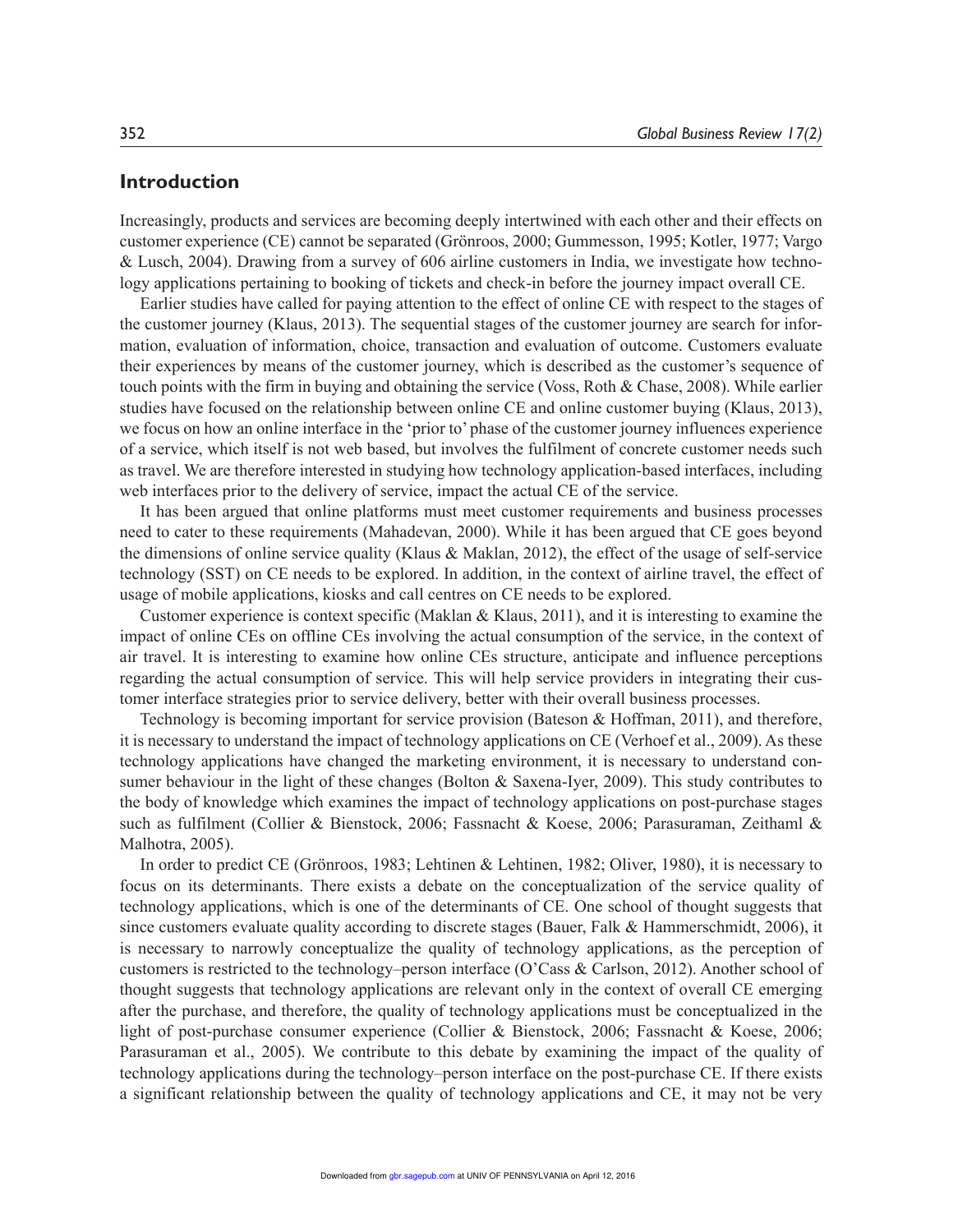useful to conceptualize technology applications in a narrow way only to examine the quality of the technology–person interface. Then, it may be more relevant to conceptualize technology applications taking into account post-purchase CE.

It is necessary to evaluate service quality (Parasuraman, Berry & Zeithamal, 1988) from the perspective of outcomes, interactions and physical environments which structure the consumption of the service (Pollack, 2009). Previous studies have focused on service recovery to ensure that customer satisfaction is achieved even after service failure (Barlow & Møller, 1996; Boshoff & Leong, 1998; Bowen & Johnston, 1999; Brown, Cowles & Tuten, 1996; Halstead, 1989; Johnston, 1998, 2001; Johnston & Fern, 1999). Customer satisfaction can be achieved if failures are explained adequately, thus outlining the quality of interactions as an important determinant of CE (Bradley & Sparks, 2012).

The percentage contribution of services sector to gross domestic product GDP in India for the past 4 years till 2011 has been in the range of 53–55 per cent. In China, the contribution of services to GDP for the same time period has been in the range of  $41-43$  per cent (World Bank, 2011). In the sectorwise share of GDP for agriculture, industry and services, for the period  $2001-2002$  to  $2012-2013$ , the share of agriculture was reduced from 22 to 14 per cent; for industry, it has remained more or less constant at 27 per cent and for services, it has grown from 51 to 59 per cent over a decade and more (GDP at Factor Cost, 2013).

Vargo and Lusch (2004) advocate that the strategy of differentiating services from goods should be abandoned and replaced with a strategy of understanding how they are related. Service is the common denominator in exchange, not some special form of exchange (i.e., what goods are not); as a number of scholars (Gummesson, 1995; Kotler, 1977) have noted, both goods and services render service.

The global services era is characterized by economies and labour force figures that are dominated by the service sector, more customer involvement in strategic business decisions, products that are market focused and much more responsive to the changing needs of the market place, the emergence of technology for service provision and employee empowerment (Bateson & Hoffman, 2011).

The current services literature is implicitly mired in the paradigm of 'low tech and high touch' (Bitner, Brown & Meuter, 2000). Due to the high levels of human interaction, some writers have explicitly downplayed the potential contributions of technology to services marketing (Lovelock, 1999). New technology is helping empower service employees by giving them more information more quickly for use in deciding how best to serve customers. The impact of technology on the entire service industry and organizational structures and business methods demands further research as well (see Quinn, 1992).

We cannot have CE only been looked at from one channel (e.g., a store); in fact, we need to look at a multichannel environment and how it affects the CE. The other element that needs special focus and attention, which has not been looked at in earlier research, has been SST.

The Indian domestic market was increasingly turning low cost. An operating model that did not exist in the Indian market until 6 years ago could account for almost 70 per cent of domestic capacity within the next 2–3 quarters. The major carriers then reconfigured their offering to operate all-economy, no-frills service. Low-cost carriers (LCCs) have become the major focus this year.

These studies are particularly relevant in the airline industry especially in the Indian context. The civil aviation industry in India is on a path of development and growth. It has experienced both stagnation and unprecedented growth over the past two decades. There being a huge growth potential in this sector, it is imperative that CE of an airline traveller in the Indian context be well articulated and defined.

Therefore, the purpose of this study is to understand what constitutes CE of an airline traveller in the Indian context. The relationship of SST usage to CE is also explored. The moderating role of the type of travel (for leisure or business purposes) and income on CE has been studied.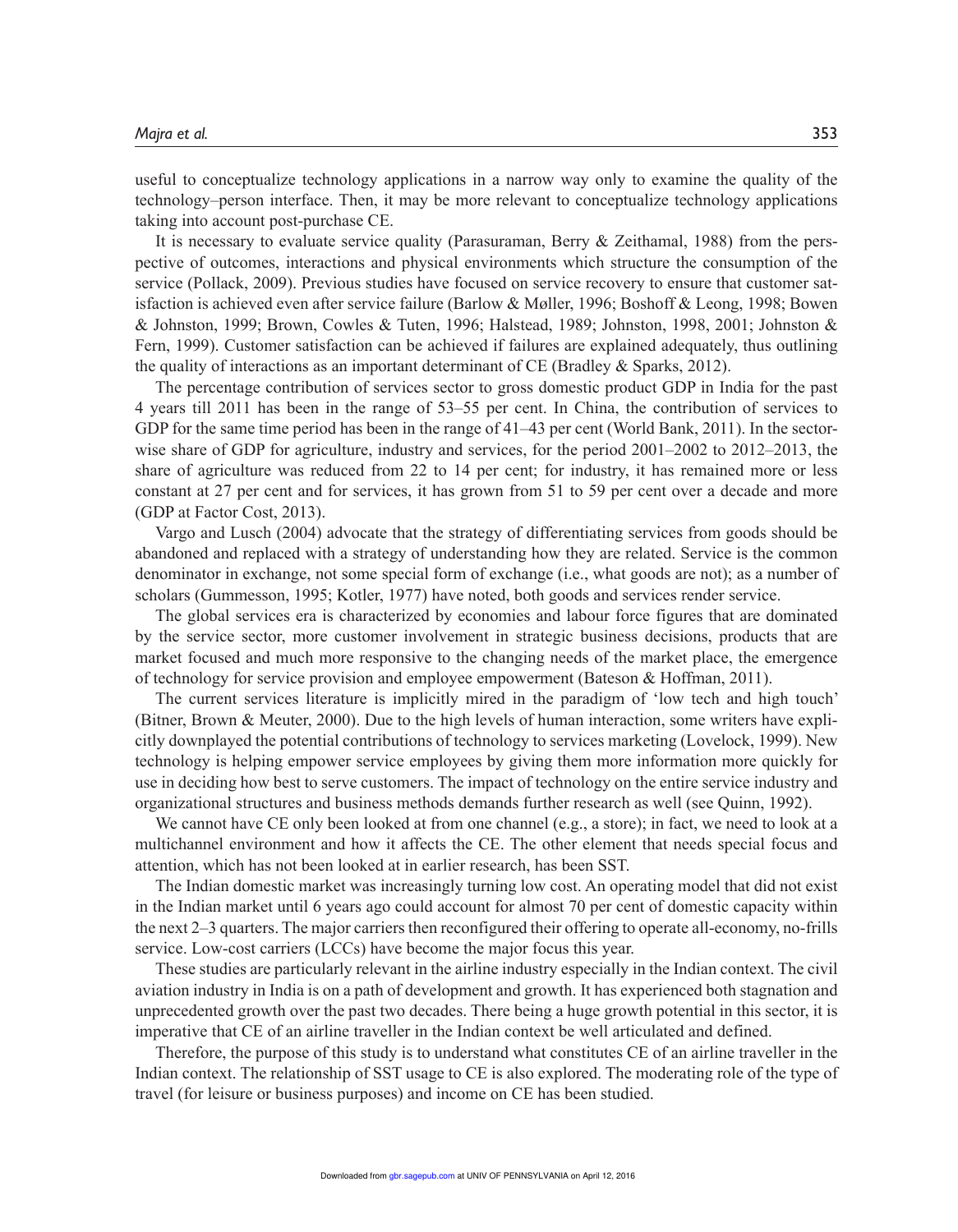## **Literature Review**

## *Customer Experience*

Creating superior CE seems to be one of the central objectives in today's retailing environments. Retailers around the globe have embraced the concept of CE management, with many incorporating the notion into their mission statement, for example, Valero Energy Corporation is committed to ensuring a positive retail experience for customers by focusing on convenience, value and quality. In a study conducted by Kaura, Prasad and Sharma (2013), service convenience of public sector and new private sector banks was studied and that service convenience comprises decision convenience, access convenience, transaction convenience, benefit convenience and post-benefit convenience. Dell computers focuses on delivering the best CE in the markets where the firm serves, while Toyota's mission statement is to sustain profitable growth by providing the best CE and dealer support (Verhoef et al., 2009).

An organization will emerge as a market leader if it focuses on delivering a desirable CE by using information technology, brands, integrated marketing communications and entertainment. Experiences occur as a result of encountering, undergoing or living through situations. They are triggered stimulations to the senses, the heart and the mind. They replace functional values and provide sensory, emotional, cognitive, behavioural and relational values.

The concept of CE was firstly conceived in the mid-1980s when, along with the mainstream literature in consumer behaviour that deemed customers as rational decision makers, a new experiential approach offered an original view to consumer behaviour (Holbrook & Hirschman, 1982). Addis and Holbrook (2001) brought to the fore the importance of emotions they state 'the role of emotions in behavior; the fact that consumers are feelers as well as thinkers and doers; … the roles of consumers, beyond the act of purchase, in product usage as well as brand choice'. Pine and Gilmore's book on experience economy (1999) presents the 'experiences' as a new economic offering, which emerges as a next step after commodities, goods and services in what they call the 'progression of economic value'.

In the years to follow, different contributions focused their attention on CE, which looked at creating customer value for both the firm and the customer (Addis & Holbrook, 2001; Carù & Cova, 2003; Ferraresi & Schmitt, 2006; LaSalle & Britton, 2003; Prahalad & Ramaswamy, 2004; Schmitt, 1999, 2003; Shaw & Ivens, 2005; Smith & Wheeler, 2002). The most fruitful model is that proposed by Csikzentmihalyi (1997) and recently taken up by consumer behaviour research (Arnould, Price & Zinkhan, 2002; Novak, Hoffman & Yung, 2000) that underlines the specific case of 'flow experiences', in which maximum psychic energy is required. Two main dimensions differentiate the types of experience (Csikszentmihalyi, 1997): the skills and the challenge. The flow occurs when the skills and the challenge are both at a maximum.

It is this flow experience with its idea of total immersion or plunge which has most attracted researchers, in particular those working on consumer behaviour (Arnould & Price, 1993) compared to the peak experience conceptualized by Maslow (1964) in the 1960s with reference to religious ecstasy. The experience has also been compared (Arnould & Price, 1993) to the epiphanic experience described by Denzin (1992) and the extraordinary experience introduced by Abrahams (1986). For Denzin (1992, p. 26), 'epiphanic experiences rupture routines and lives and provoke radical redefinitions of the self. In the moments of epiphany, people redefine themselves. Epiphanies are connected to turning-point experiences.'

The researcher has chosen to look at CE (Table 1) as defined by Schmitt (1999) through the different dimensions of sense, feel, think, act and relate which are explained herewith.

In the context of this study, the researcher aims to understand what constitutes CE for an airline traveller. It is hence attempted to validate the dimensions of CE for an airline traveller.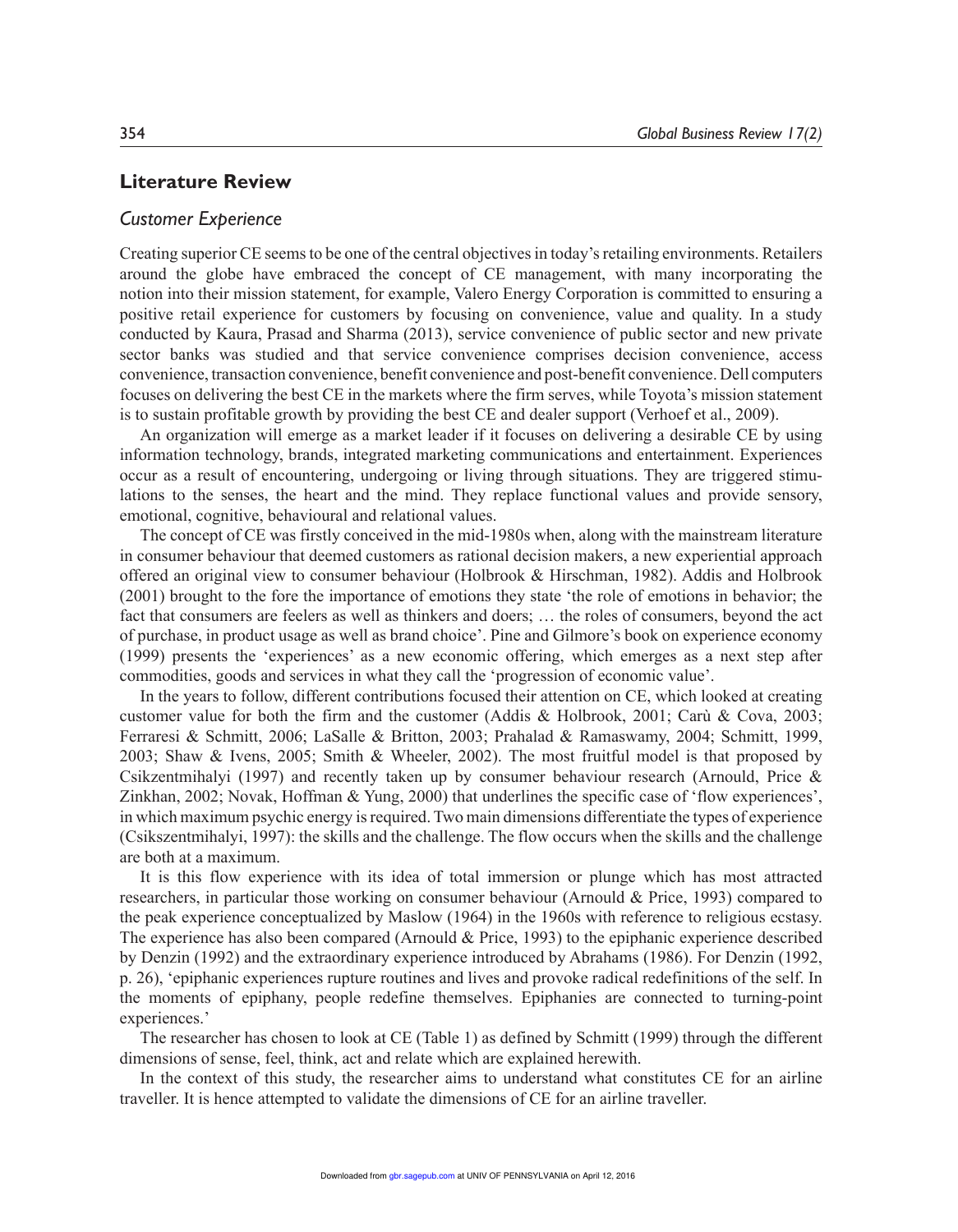| Strategic Classification | Appeal Objects                                                                                                                                 | Appeal Methods                                                                                                                                                                                                                                           |
|--------------------------|------------------------------------------------------------------------------------------------------------------------------------------------|----------------------------------------------------------------------------------------------------------------------------------------------------------------------------------------------------------------------------------------------------------|
| Sense                    | To differentiate, to motivate,<br>and to provide value to<br>customers by focusing on<br>the senses                                            | The S-P-C (stimuli, processes and consequences) for<br>achieving sense impact through sight, sound, scent, taste<br>and touch. And to provide aesthetic pleasure, excitement,<br>beauty and satisfaction through sensory stimulation                     |
| Feel                     | To appeal customers' inner<br>feelings and emotions                                                                                            | To understand what stimuli can trigger certain<br>emotions to engage in perspective taking and empathy.<br>As we will see, most effects occurs during consumption                                                                                        |
| <b>Think</b>             | To encourage customers to<br>engage in elaborative and<br>creative thinking that may<br>result in a revaluation of the<br>company and products | To appeal the intellect with the objective of creating<br>cognitive, problem-solving experience that engage<br>customers creatively as well as appeal customers'<br>convergent and divergent thinking through surprise,<br>intrigue and provocation      |
| Act                      | To affect bodily experiences,<br>lifestyles and interaction                                                                                    | To enrich customers' lives by enhancing their physical<br>experiences, showing them alternative ways of doing<br>things, alternative lifestyles and interactions                                                                                         |
| Relate                   | To add individual experiences<br>and relate the individual to<br>his or her ideal self, other<br>people or other cultures                      | To appeal the individual's desire for self-improvement,<br>to appeal the need to be perceived positively by<br>individual others, and relate the person to a broader<br>social system, thus establishing strong brand relations<br>and brand communities |

**Table 1.** Different Dimensions of Customer Experience

**Source:** Schmitt (1999).

## *Self-service Technology*

Advances in information technology are fundamentally changing the marketing of goods and services (Vargo & Lusch, 2004). One noticeable trend is the increasing use of SSTs by businesses. According to Meuter, Ostrom, Rountree and Bitner (2000, p. 50), SSTs are 'technological interfaces that enable customers to produce a service independent of direct service employee involvement'. The services that SST's provide are surprisingly varied, including monetary transactions (e.g., retail purchases), self-help (e.g., distance learning) and customer services (e.g., hotel checkout) (George & Kumar, 2013). Companies are drawn to SSTs by their promise of greater cost-efficiencies, enhanced service quality and attraction of new customers over in-person services (Parasuraman & Grewal, 2000).

Self-service technologies exist across all industries today, they include telephone-based information lines, banking by telephone, automated teller machines (ATMs), pay-at-the-pump gas terminals, movie ticket kiosks, bill-paying kiosks, automated hotel checkout and Internet transactions, such as online shopping and brokerage services. This list is not exhaustive, but the three reasons stated by Bitner, Ostrom and Meuter (2002) on why organizations are introducing SSTs at a rapid pace are firstly to reduce costs. Introducing SST's is a potential cost saving. From the organization's perspective, there is a saving of labour costs when technology solutions, either automated voice response systems or web-based services, are substituted for personal care (Bitner et al., 2002). It is also equally important that the customer sees a benefit to him as a user after implementing the SST and not merely a tool for cost saving by the organization (Meuter et al., 2000).

Second, it leads to an increase in customer satisfaction and loyalty. Customers demand technologybased alternative and will demonstrate their displeasure by going to a competitor if it is not provided (Bendapudi & Berry, 1997). In fact, if the technology delivery is better than the customer interface,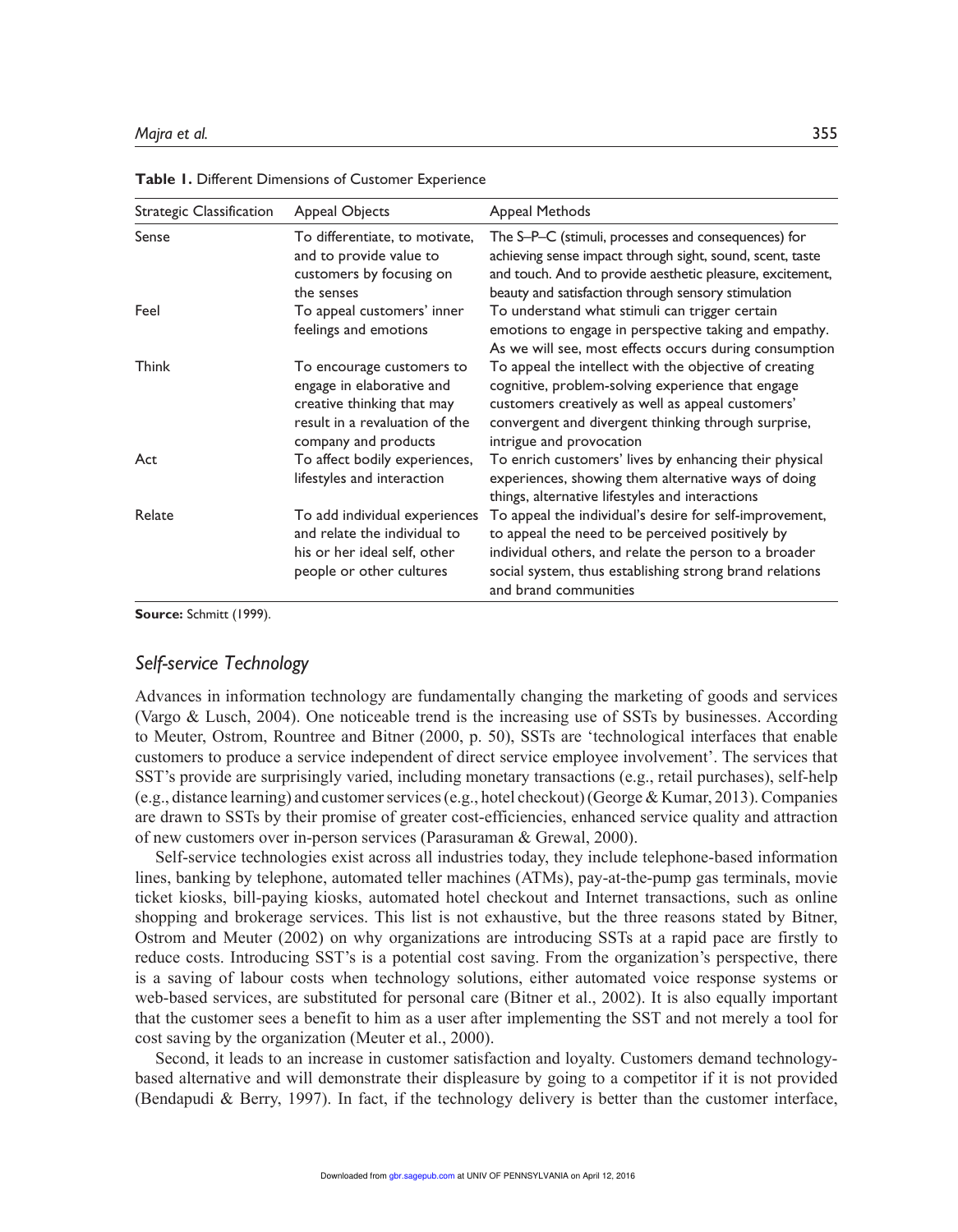there will be an increase in customer satisfaction and loyalty. This was exactly what happened at Cisco Systems where it was practically impossible to provide a human intervention to the customer queries and hence they devised an online customer service system which ultimately lead to an increase in customer satisfaction. Third, SSTs enable the organization to reach an audience which was previously inaccessible due to geographic boundaries or lack of physical infrastructure but thanks to these technological interfaces new customers can be tapped (Berry, Seiders & Grewal, 2002).

Marketing theory recognizes the increasing importance of customer collaboration in service provision (Vargo & Lusch, 2004). Through customer collaboration, organizations learn and meet customer requirements better and improve their performance (Prahalad & Ramaswamy, 2004). Research on customer collaboration has investigated customer coproduction (Bendapudi & Leone, 2003), the use of SSTs (Dabholkar & Bagozzi, 2002; Meuter, Bitner, Ostrom & Brown, 2005) and customer voluntary behaviour (Bettencourt, 1997) to demonstrate how customer and company roles converge. Knowledge coproduction by customers pertains to more than simply providing customer's access to an organization's knowledge base or seeking their involvement in innovation (Sawhney & Prandelli, 2000). Consistent with Lusch and Vargo's (2006) conceptualization, knowledge coproduction is the degree to which customers and companies create new knowledge through mutual interactions.

Blazevic and Lievnes (2008) have identified three roles customers play during knowledge coproduction: passive user, active informer and bidirectional creator. In the current research, the consumer is a passive user where there is a very low level of knowledge coproduction, which mainly occurs in electronic self-service channels.

In the airline industry, a number of SSTs are used which are online booking through the web and on the mobile (smart phone), interactive voice response and kiosk. The airline customer uses a plethora of SSTs to make his booking or print his boarding pass or for that matter get updated information on the flight status on his mobile.

Studies looking at the effect of SSTs on CE are few and far between. Dabholkar and Bagozzi (2002) have investigated the moderating effects of consumer traits and situational factors on the relationships within a core attitudinal model for technology-based self-service. Their study focuses on the effect of perceived ease of use, perceived performance and perceived fun on the attitude towards technologybased self-service.

Bitner's (1992) seminal research on 'servicescapes' (i.e., the impact of physical surroundings on customers and employees) created a significant conceptual typology of environmental items that included ambient conditions, space and functions, signs, artefacts, symbols and social interactions.

Technology-based service delivery systems are becoming an integral part of shopping and hence are critical to examine in terms of their impact on CE. Much of the research till date has focused on the determinants of customers' intentions to adopt and use SSTs. Insights from extant research suggest that it is best for retailers to offer a blend of employee-based and SST-based service options (e.g., Parasuraman et al., 2005; Reinders, Dabholkar & Frambach, 2008; Selnes & Hansen, 2001). It may also be the case that customers' technology readiness, which is their inherent propensity to embrace and use technology to accomplish their goals (Parasuraman, 2000), might influence the use and quality of the experience with SSTs.

## *Moderating Variables*

The relationship between the SST and CE is moderated by income and purpose of travel. Mitchell (1994) found that higher income earners were more technologically savvy than lower income earners. Similarly,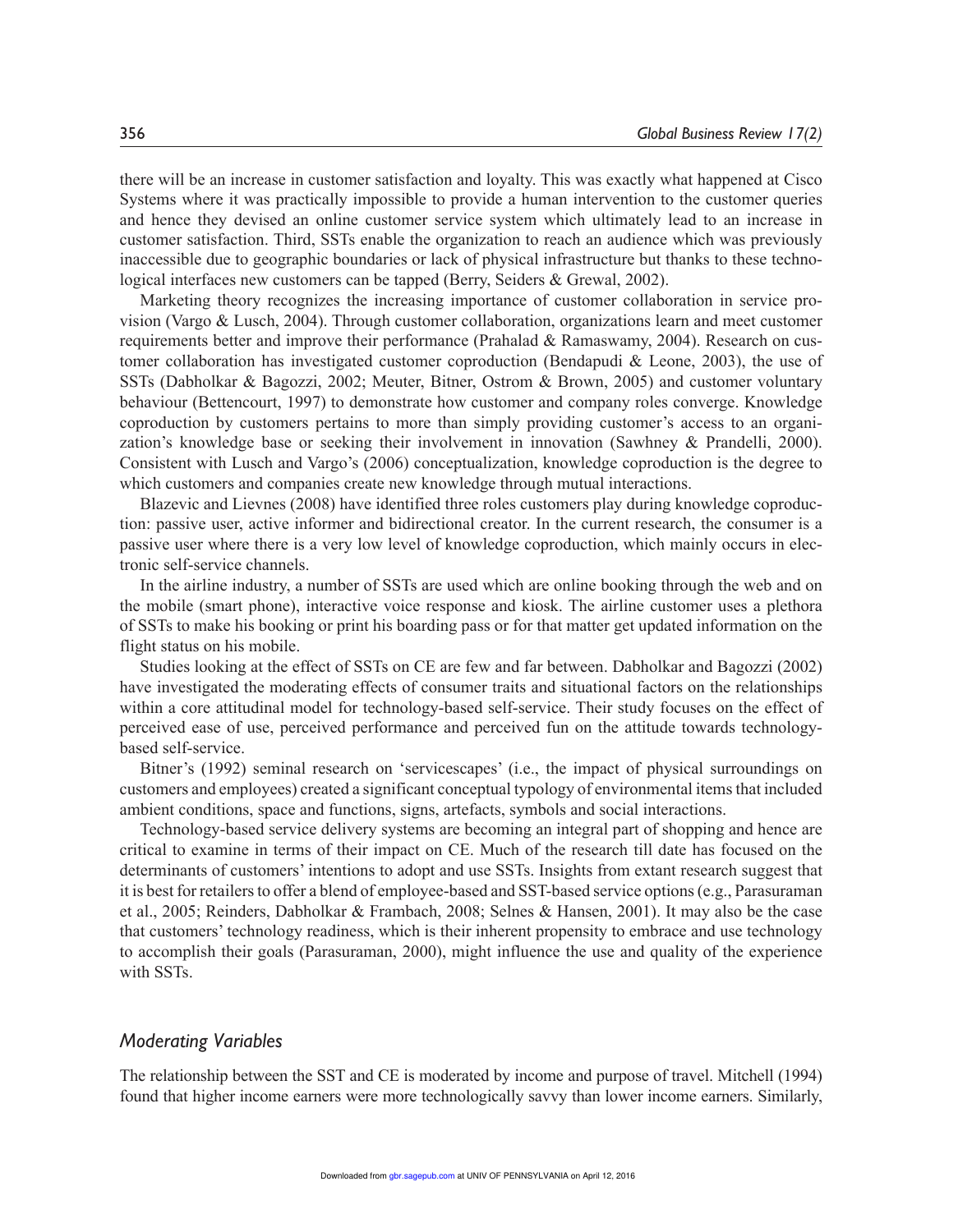income was found to have a significant effect on the adoption of Internet banking so that over 30 per cent of the wealthy use e-banking as their primary mode of making payment (Mattila, Karjaluoto & Pento, 2003). Income is used as a proxy for education and, thus, as an indicator of the potential for in-depth information processing (Homburg & Giering, 2001).

Prior research suggests that purpose of travel (business versus leisure) is an important market segmentation variable in the lodging and travel industries because customers exhibit different characteristics and evaluate attributes of service differently based on purpose of travel (Kashyap & Bojanic, 2000; Yavas & Babakus, 2003). Yavas and Babakus (2003) show that business travellers generally have lower ratings on service attributes (e.g., room amenities, bed comfort, lounge and service) than leisure travellers. Similarly, the study of Kashyap and Bojanic (2000) suggests that leisure travellers and business travellers place different weights on dimensions of quality and price, and it reveals that business traveller's value the quality of public areas more, while leisure travellers place more importance on quality of room and price. Business travellers are more constrained on time and will deeply value SST initiatives taken by the service provider to make it convenient and hassle-free. Leisure travellers, however, are predisposed to being happy (because they are on vacation) and may be willing to spend the time to go through all the formalities of travel irrespective of the presence of SST.

Hence, the researcher aims to study the moderating effects of income in the relationship. At the same time, a business traveller and a leisure traveller will have different expectations from the airlines and hence the study of its moderating effect on the relationship between SST and CE.

The researcher aims to focus on the understanding of the CE of an airline traveller and study the moderating effect of income and type of travel on the relationship.

Therefore, this research would like to study the degree to which CEs of airline travellers would vary because of the usage of SST and income levels. It would also like to delve on the differences between the CEs of business and leisure travellers.

## **Method**

## *Research Design*

A purposive convenience sampling was adopted for this study where the sampling frame included executives working in various organizations in Mumbai, India, who in the past year had undertaken at least three round trips. The data were collected over a span of 6 months. A pilot study was undertaken with 68 respondents to pretest the survey on a sample of customers who were considered representative of the study population and minor modifications were made.

Table 2 contains the demographic characteristics of the respondents. A total of 700 questionnaires were distributed, of which 627 questionnaires were returned, of which only 606 usable questionnaires were obtained. Out of the total samples, there were 471 males and 135 females. A group of 348 respondents were in the age group of 21–30 years, and 192 respondents were in the age group of 31–40 years, and there were 66 respondents over the age 40. The sample consisted of 328 graduates and 278 postgraduates. There were 99 respondents who earned less than 4.5 lakhs p.a., 277 respondents earning between 4.5 and 10.5 lakhs p.a. and 230 respondents earning above 10.5 lakhs p.a. In the consideration set, we had 246 frequent flyers and 360 non-frequent flyers. Of the sample surveyed, 41 per cent were frequent flyers and 59 per cent were non-frequent flyers. The Cronbach's  $\alpha$  for CE is 0.896 and the Cronbach's  $\alpha$  for SST is 0.943.

The demographic characteristics given in Table 2 have shown that 77.6 per cent of the respondents are male and 22.4 per cent of the respondents are females. A total of 57.4 per cent of the respondents are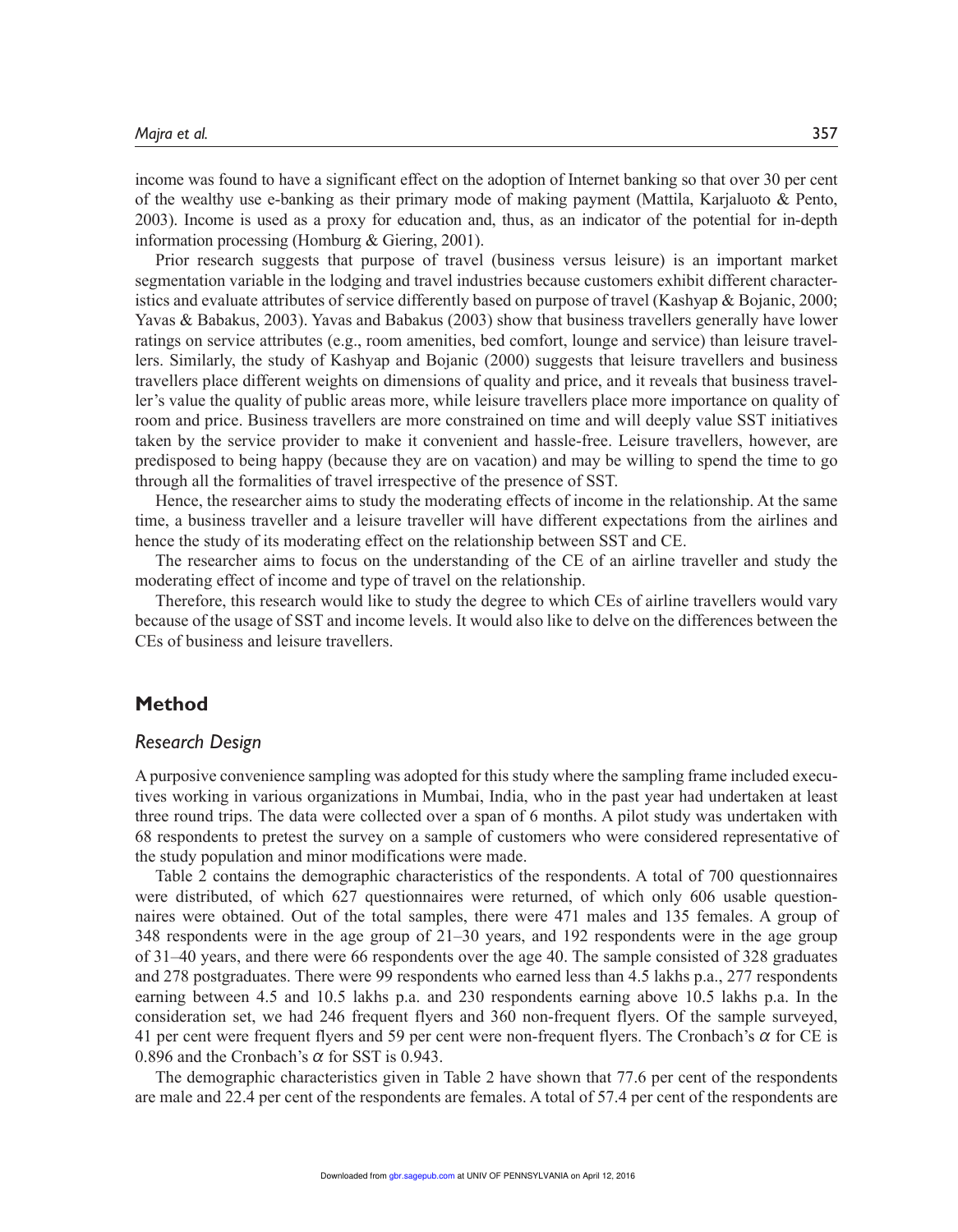| Variables                             | No. of Respondents | Percentage |
|---------------------------------------|--------------------|------------|
| Gender                                |                    |            |
| Male                                  | 471                | 77.6       |
| Female                                | 135                | 22.4       |
| Age                                   |                    |            |
| $21 - 30$                             | 348                | 57.4       |
| $31 - 40$                             | 192                | 31.7       |
| $41 - 50$                             | 57                 | 9.4        |
| $51 - 60$                             | 9                  | 1.5        |
| <b>Education Level</b>                |                    |            |
| Graduate                              | 328                | 54.1       |
| Post-graduate                         | 278                | 45.9       |
| Income (per annum)                    |                    |            |
| Less than 4.5 lakhs p.a.              | 99                 | 16.3       |
| 4.5-6.5 lakhs p.a.                    | 116                | 19.1       |
| 6.5-8.5 lakhs p.a.                    | 104                | 17.2       |
| 8.5-10.5 lakhs p.a.                   | 57                 | 9.4        |
| Above 10.5 lakhs p.a.                 | 230                | 38.0       |
| <b>Whether Frequent Flyer or Not?</b> |                    |            |
| Frequent Flyer                        | 246                | 40.6       |
| Non-frequent Flyer                    | 360                | 59.4       |

**Table 2.** Demographic Characteristics

**Source:** Authors' own research.

in the age group 21–30 years with 54.1 per cent being graduates. A total of 38 per cent of the respondents earn an income of more than 10.5 lakhs p.a.

## **Measures**

Quantitative data analysis was undertaken through structured questionnaire which was a combination of open-ended and close-ended questions. A standardized, self-administered questionnaire was developed from an extensive literature review and pretested as a pilot study. A survey method was undertaken to collect data both at the pilot and the final stage. All measures used a seven-point Likert scale, where 1 stands for strongly disagree and 7 stands for strongly agree with the exception of demographic items. The study was based on the premise of deductive reasoning/positivist method where survey was undertaken to test the hypotheses. The variables of SST and CE were conceptualized at the theoretical plane and operationalized and measured at the empirical plane. The moderating effect of the type of travel and income was studied on these relationships.

Both primary and secondary data were collected. Primary data were collected through the administered questionnaires. Various secondary reports on the airline industry helped understand industry trends and focus on the challenges that the industry faces. Some of the noted reports are 'Market Share of Domestic Scheduled Airlines', from the Director General of Civil Aviation 2012, CAPA Indian Aviation Outlook 2011; World Bank report, 2011 on 'Services and their value added % of GDP'; White Paper on 'Information Technology in Indian Aviation' CAPA-SITA, March 2010; 'Indian Aviation— Flying through Turbulence', KPMG, June 2008; 'Indian Airline Industry Consolidates but Change is still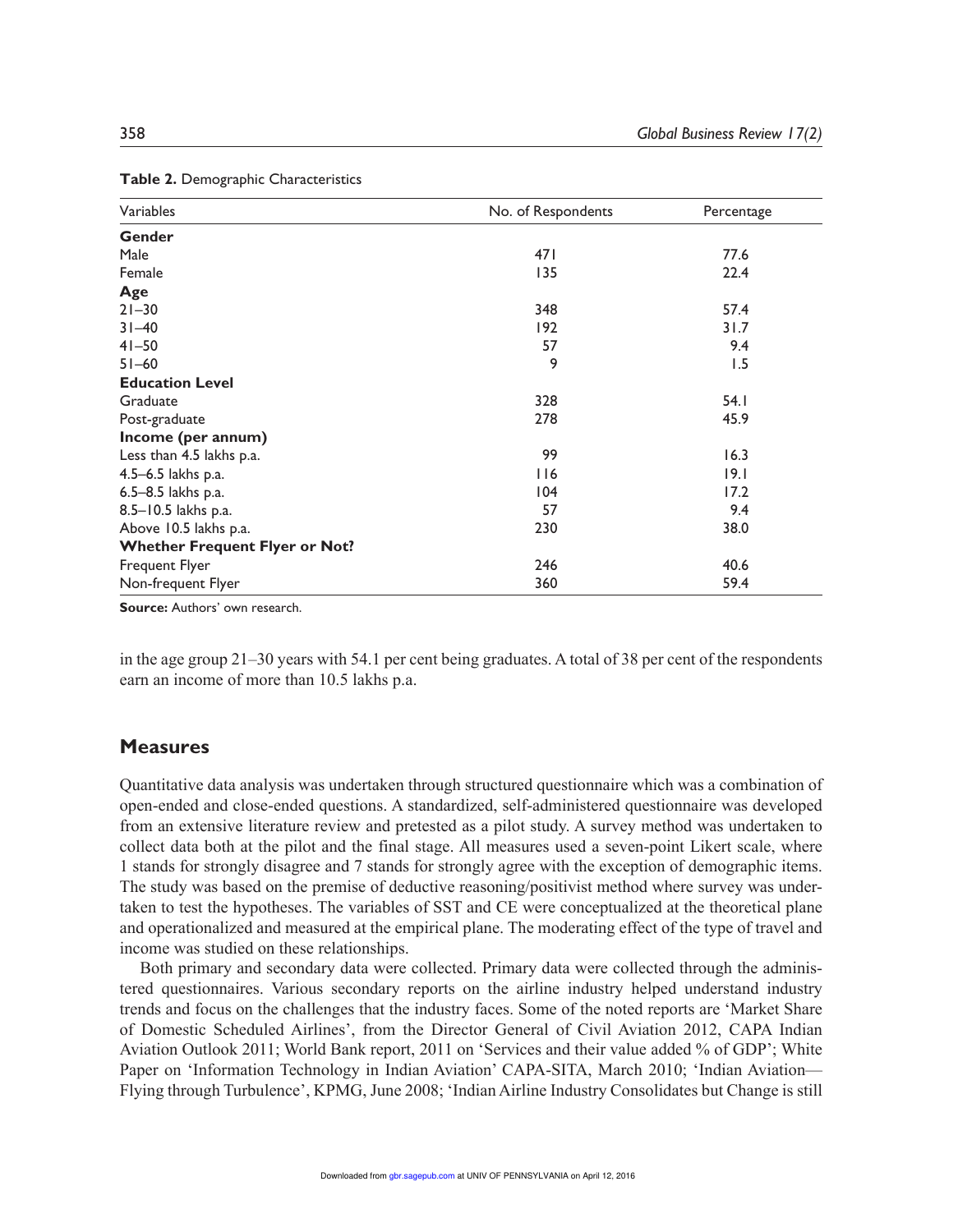in the Air', Wharton, April 2008; and the OECD Global Forum on International Investment, 2008 on 'Contribution of Services to Trade'.

## *Customer Experience*

'Customer Experience' was measured by sense, feel, think, act and relate. The items were adapted from the scale developed by Lin (2006). The second-order construct reliability (CR) was 0.95 and the second-order average variance extracted (AVE) was 0.87 as reported from Lin's study. The goodness of fit (GFI) was 0.90, standardized root mean square residual (SRMR) was 0.043 and root mean square error of approximation (RMSEA) was 0.062.

'Sense' of the airline customer was measured by a 13**-**item scale. The sample items included 'The check-in process was swift' and 'The food in the aircraft was fresh and delicious'. The items were adapted from the scale developed by Lin (2006). Its CR was 0.85 and the AVE was 0.53.

'Feel' of the airline customer was measured by a seven**-**item scale. The sample items included 'The flight atmosphere made me relax and enjoy the flight' and 'In-flight entertainment was appropriately chosen'. The items were adapted from the scale developed by Lin (2006). Its CR was 0.89 and the AVE was 0.66.

'Think' of an airline customer was measured by a three-item scale. The sample item included 'The air travel helps me focus and think about my life and work better'. The items were adapted from the scale developed by Lin (2006). Its CR was 0.86 and the AVE was 0.56.

'Act' of the airline customer was measured by a three**-**item scale. The sample items included 'The service provided by the airline attracted me to join the frequent flyer club' and 'I would like to further explore the other activities of the airline'. The items were adapted from the scale developed by Lin (2006). Its CR was 0.84 and the AVE was 0.52.

'Relate' of the airline customer was measured by only one item. The item included 'I would not hesitate to select the provider again'. The item was adapted from the scale developed by Lin (2006). The CR was 0.83 and the AVE was 0.58.

## *Self-service Technology*

Self-service technology of the airline customer was measured by a 16**-**item scale. The items were adapted from the scale developed by Parasuraman et al. (2005). The four dimensions of the scale were efficiency, system availability, fulfilment and privacy. The sample items included 'It makes it easy to find what I need' and 'It makes accurate promises about the delivery of products'. The Cronbach's  $\alpha$  for efficiency, system availability, fulfilment and privacy are 0.94, 0.83, 0.89 and 0.83, respectively, and the GFI statistics are as follows: CMIN/DF (chi square/degree of freedom) is 4, CFI is 0.99, NFI is 0.98, RFI is 0.98, TLI is 0.98 and RMSEA is 0.7.

The descriptive statistics given in Table 3 has shown that the mean of the variable sense is 5.072 and the standard deviation is 0.863. The mean for feel is 4.969 and the standard deviation is 1. The mean for act is 4.665 and standard deviation is 1.253. The mean for relate is 5.274 and the standard deviation is 1.470. The mean for CE is 4.9 and the standard deviation is 0.9. For the variable SST, the mean is 4.16 and standard deviation is 1.3. The mean of all the variables are above the average 3, which reflects that the respondents are favourably inclined towards all the items of the questionnaire. The data show normal distribution since the standard deviation is not more than three times the mean. If standard deviation is more than three times of its mean, it is a skewed distribution, which is not so in this case.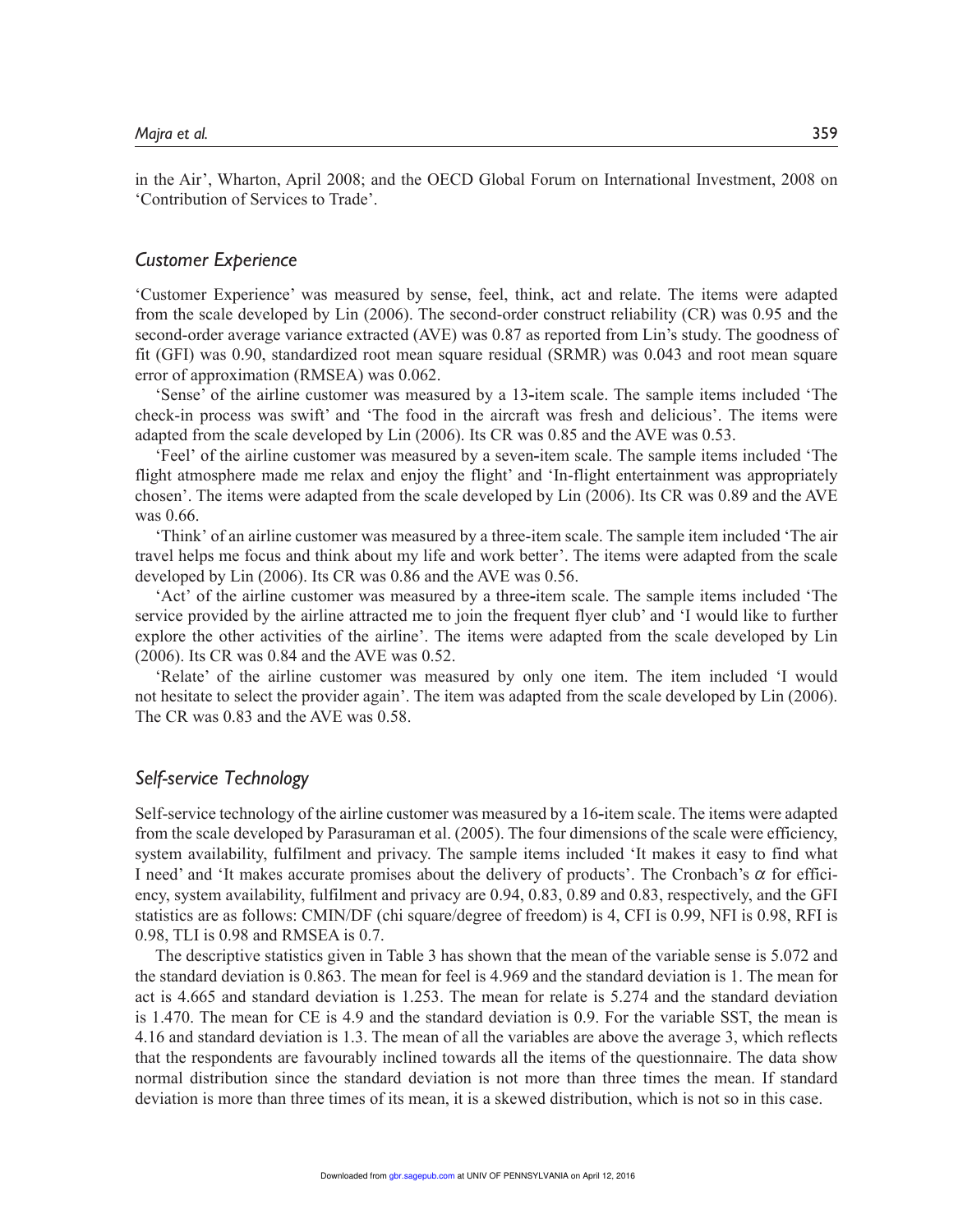|                            | <b>Minimum</b> | Maximum | Mean   | Std Dev.     |
|----------------------------|----------------|---------|--------|--------------|
| Sense                      | 1.00           | 11.62   | 5.072  | 0.863        |
| Feel                       | 1.00           | 9.14    | 4.968  | 1.000        |
| Act                        | 1.00           | 8.33    | 4.665  | 1.254        |
| Relate                     | 1.00           | 8.00    | 5.274  | 1.471        |
| <b>Customer Experience</b> | 1.00           | 7.00    | 4.995  | 0.909        |
| Efficiency                 | 1.00           | 7.00    | 4.3418 | 1.386        |
| <b>System Availability</b> | 1.00           | 7.00    | 4.1310 | 1.448        |
| <b>Fulfilment</b>          | 1.00           | 7.00    | 4.1685 | l.442        |
| Privacy                    | 1.00           | 7.00    | 4.0342 | <b>1.496</b> |
| Self-service Technology    | 1.00           | 7.00    | 4.169  | 1.339        |

**Table 3.** Descriptive Statistics of All the Factors

**Source:** Authors' own research.

#### **Table 4.** KMO and Bartlett's Test

| KMO and Bartlett's Test                         | <b>Customer Experience</b> | Self-service Technology |
|-------------------------------------------------|----------------------------|-------------------------|
| Kaiser–Meyer–Olkin Measure of Sampling Adequacy | 0.927                      | 0.89                    |
| Bartlett's Test of Sphericity (p value)         | 0.000                      | 0.000                   |

**Source:** Authors' own research.

## *Factor Analysis*

Exploratory factor analysis was conducted to confirm the factor structure of CE and SST in the pilot phase. Factor analysis was conducted using SPSS Version 19, and the principle axis factoring was applied with varimax rotation. Items which had a factor loading less than 0.4 or which cross-loaded on another factor were dropped. The items of the variable Think did not meet the 0.4 mark and hence were dropped. To determine if the data were suitable for EFA, the correlation matrices were examined and the Kaiser–Myer–Olkin (KMO) measure of sampling and Bartlett's test of sphericity were computed.

Table 4 gives the KMO values and the Barlett's test of sphericity for all factors. The KMO values range from 0 to 1 and any value over 0.6 indicates good factor analysis. For Bartlett's test of sphericity, the value needs to be significant ( $p < 0.05$ ). The KMO values for both the variables were above 0.8, which is above the recommended value, and the *p* value is significant below 0.05. Hence, the data are suitable for factor analysis.

The Cronbach's  $\alpha$  values for CE are 0.896 and for SST is 0.943.

## *Customer Experience Items*

The CE variable had 24 items with the following dimensions: Sense, 13 items; Feel, 7 items; Act, 3 items and Relate, 1 item.

Table 5 shows that factor 1, Sense, had two sub-factors. The items measuring swift explained 53.32 per cent of the variance and items measuring entertainment explained 51.8 per cent of the variance. After the factor analysis, four items were retained to measure swift and three items were retained to measure entertainment.

Factor 2, Feel, had two sub-factors. The items measuring comfort explained 44.17 per cent of the variance and items measuring joyful explained 59.01 per cent of the variance. After the factor analysis, three items were retained to measure comfort and three items were retained to measure joyful.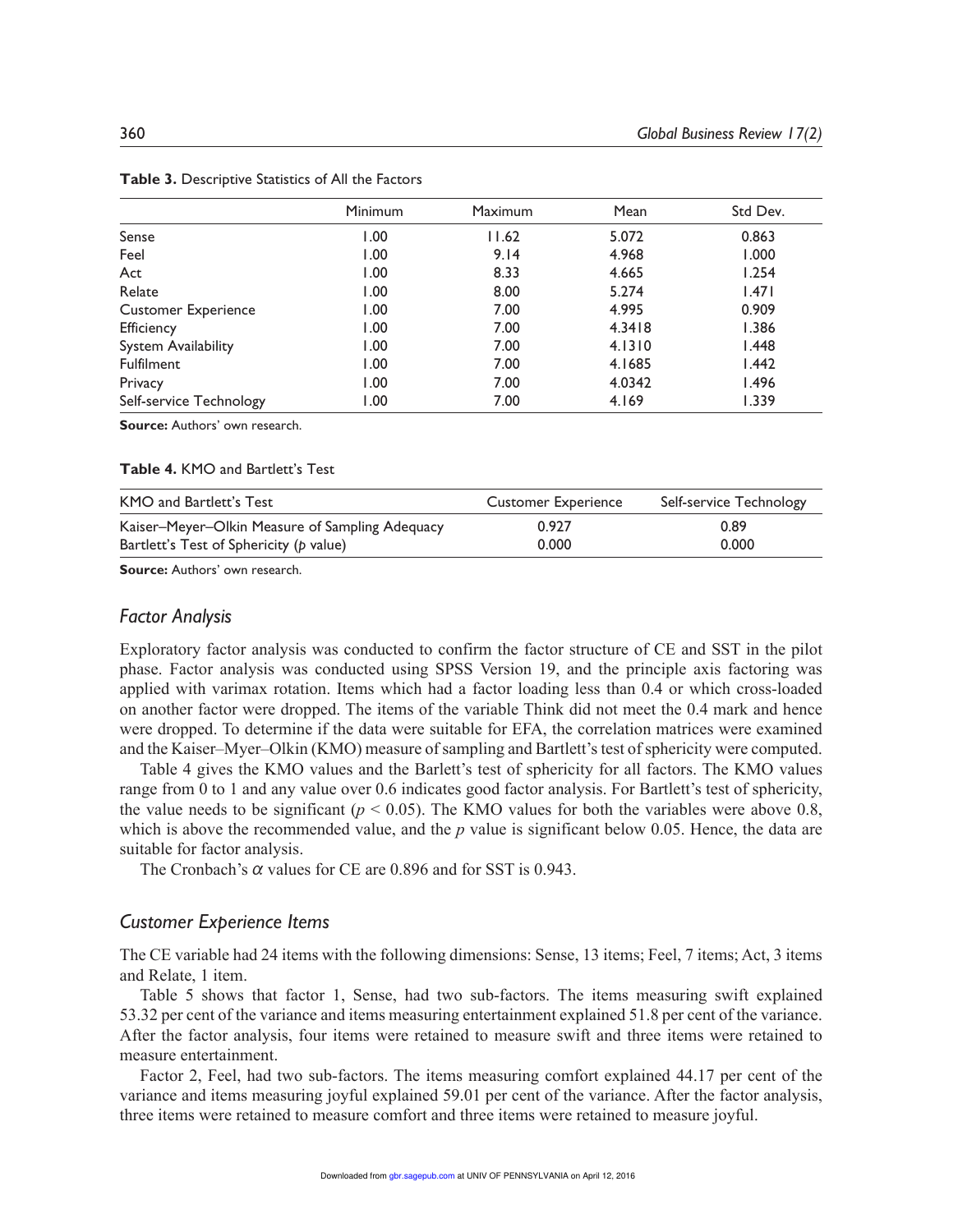## **Table 5.** Exploratory Factor Analysis: Underlying Items (*n* = 606)

|                                                                                  | Eigen<br>Value | Cumulative<br>$(\%)$ | Factor<br>Loadings |
|----------------------------------------------------------------------------------|----------------|----------------------|--------------------|
| <b>Customer Experience</b>                                                       |                |                      |                    |
| <b>Factor 1: Sense</b>                                                           |                |                      |                    |
| <b>Swift</b>                                                                     | 2.548          | 53.32                |                    |
| The baggage handling was done swiftly                                            |                |                      | 0.50               |
| Waiting time at check-in counter was bearable                                    |                |                      | 0.70               |
| Check-in process was swift                                                       |                |                      | 0.85               |
| Overall check-in process was smooth                                              |                |                      | 0.81               |
| <b>Entertainment</b>                                                             | 2.02           | 51.8                 |                    |
| The interior decor of the airplane was very attractive                           |                |                      | 0.63               |
| The music in the aircraft was entertaining and had a wide selection              |                |                      | 0.81               |
| The food in the aircraft was fresh and delicious                                 |                |                      | 0.71               |
| <b>Factor 2: Feel</b>                                                            |                |                      |                    |
| <b>Comfort</b>                                                                   | 1.79           | 44.17                |                    |
| Overall airport experience was great                                             |                |                      | 0.46               |
| The whole atmosphere in the aircraft made me comfortable                         |                |                      | 0.89               |
| The flight atmosphere made me relax and enjoy the flight                         |                |                      | 0.57               |
| Joyful                                                                           | 2.176          | 59.01                |                    |
| The flight atmosphere made me joyful                                             |                |                      | 0.76               |
| The comfort of the seats and the leg space made me comfortable                   |                |                      | 0.72               |
| Overall in-flight experience was great                                           |                |                      | 0.82               |
| <b>Factor 3: Act</b>                                                             | 1.872          | 44.17                |                    |
| I will be willing to share the experiences with relatives and friends            |                |                      | 0.60               |
| The service provided by the airline attracted me to join the frequent flyer club |                |                      | 0.75               |
| I would like to further explore the other activities of the airline              |                |                      | 0.64               |
| <b>Self-service Technology</b>                                                   |                |                      |                    |
| <b>Factor I: Efficiency</b>                                                      | 2.28           | 44.35                |                    |
| It makes it easy to find what I need on the website                              |                |                      | 0.42               |
| It makes it easy to find what I need on the mobile                               |                |                      | 0.71               |
| It makes it easy to find what I need on the kiosk                                |                |                      | 0.76               |
| It makes it easy to find what I need on the IVR                                  |                |                      | 0.71               |
| <b>Factor 2: System Availability</b>                                             | 2.44           | 49.32                |                    |
| It launches and runs right away on the website                                   |                |                      | 0.49               |
| It launches and runs right away on the mobile                                    |                |                      | 0.75               |
| It launches and runs right away on the kiosk                                     |                |                      | 0.77               |
| It launches and runs right away on the IVR                                       |                |                      | 0.76               |
| <b>Factor 3: Fulfilment</b>                                                      | 2.48           | 50.66                |                    |
| It makes accurate promises about the delivery of the products on the website     |                |                      | 0.50               |
| It makes accurate promises about the delivery of the product on the mobile       |                |                      | 0.75               |
| It makes accurate promises about the delivery of the product on the kiosk        |                |                      | 0.78               |
| It makes accurate promises about the delivery of the product on the IVR          |                |                      | 0.78               |
| <b>Factor 4: Privacy</b>                                                         | 2.56           | 53.89                |                    |
| It protects my personal info from other sites on the website                     |                |                      | 0.49               |
| It protects my personal info from other sites on the mobile                      |                |                      | 0.80               |
| It protects my personal info from other sites on the kiosk                       |                |                      | 0.81               |
| It protects my personal info from other sites on the IVR                         |                |                      | 0.79               |

**Source:** Authors' own research.

**Note:** IVR = Interactive voice response.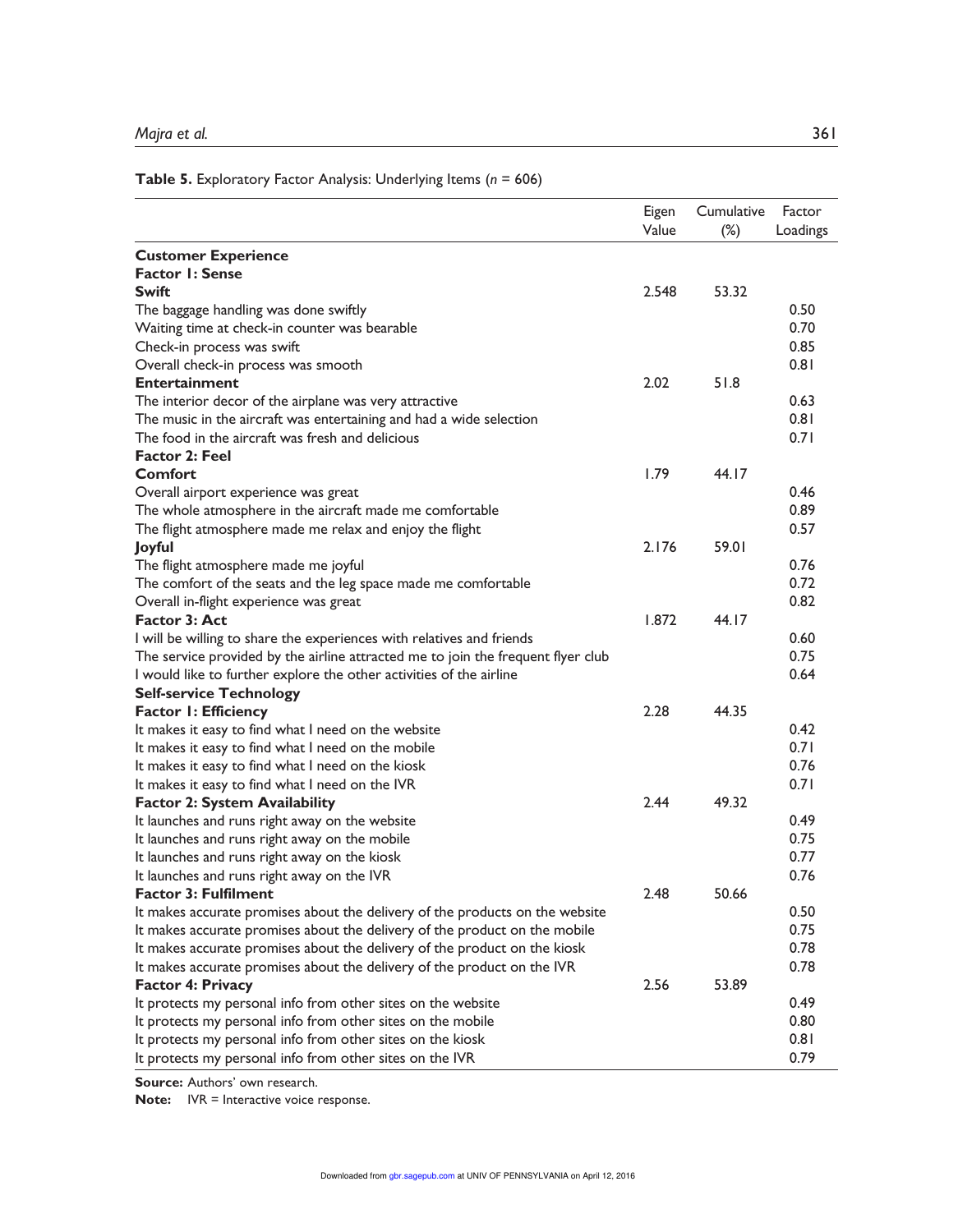The three items measuring factor 3, Act, loaded on one factor and measured 44.17 per cent of the variance. For factor 4, Relate, factor analysis was not conducted as only one item is used to measure it.

## *Self-service Technology Items*

The SST variable had 16 items. Table 5 shows that SST had four factors. The items measuring efficiency explained 44.35 per cent of the variance, items measuring system availability explained 49.32 per cent of the variance, items measuring fulfilment explained 50.66 per cent of the variance and the items measuring privacy explained 53.89 per cent of the variance. After factor analysis, four items were retained to measure efficiency, four items were retained to measure system availability, four items were retained to measure fulfilment and four items were retained to measure privacy.

## **Confirmatory Factor Analysis**

Confirmatory factor analysis (CFA) is a statistical technique used to verify the factor structure of a set of observed variables. It allows the researcher to test the hypothesis that a relationship between observed variables and their underlying latent constructs exists. The CFA model has the following characteristics: (i) each indicator is a continuous variable represented as having two causes, a single underlying factor that the indicator is supposed to measure and all other unique sources of causation that are represented by the error term; (ii) the measurement errors are independent of each other and of the factors and (iii) all associations between the factors are unanalyzed (Kline, 2005).

The CFA for each of the factors was conducted for the final data collected from 606 executives. In order to test the model fit, the following considerations were kept in mind. Marsh and Hocevar (1985) suggest that the  $\frac{1}{2}$  df ratio must be preferably less than two but ratios less than five are acceptable for a reasonable fit. Goodness of fit, normed fit index (NFI), comparative fit index (CFI) and Tucker and Lewis fit index (TLI) values must be preferably greater than 0.95, but values greater than 0.9 are acceptable for reasonable fit (Byrne, 2001). Root mean square error of approximation must be less than 0.05 to indicate a close fit and less than 0.1 to indicate a reasonable fit (Browne & Cudeck, 1993).

While the *p* value must be statistically insignificant to indicate a good fit, it is recognized in the structural equation modelling (SEM) literature that chi-square statistics is affected by the sample size, and there is known evidence that when sample size is far larger than 200, the estimation of the model tends to show significant chi-square result. This is why the mainstream literature and views are for using combined multiple criteria of the chi-square statistics in conjunction with model fit indices, especially RMSEA and CFI (Hu & Bentler, 1999).

The fit indices indicate that the factorial validity of CE was adequate. The factor loadings (standard regression weights) were above 0.5. Modification indices did not suggest any changes in the dimensionality of CE

The CFA for CE is presented in Figure 1. Swift has four observed variables, entertainment has three observed variables, comfort has three observed variables, joyful has three observed variables and act has three observed variables. Coefficients are fixed to a number (which is one) to minimize the number of parameters estimated in the model. The hypothesized model was tested to see how well it fits the observed data.

Customer experience was posited as the third-order latent variable, with sense and feel, which were posited as the second-order latent variables, and swift, entertainment, joyful, comfort and act, which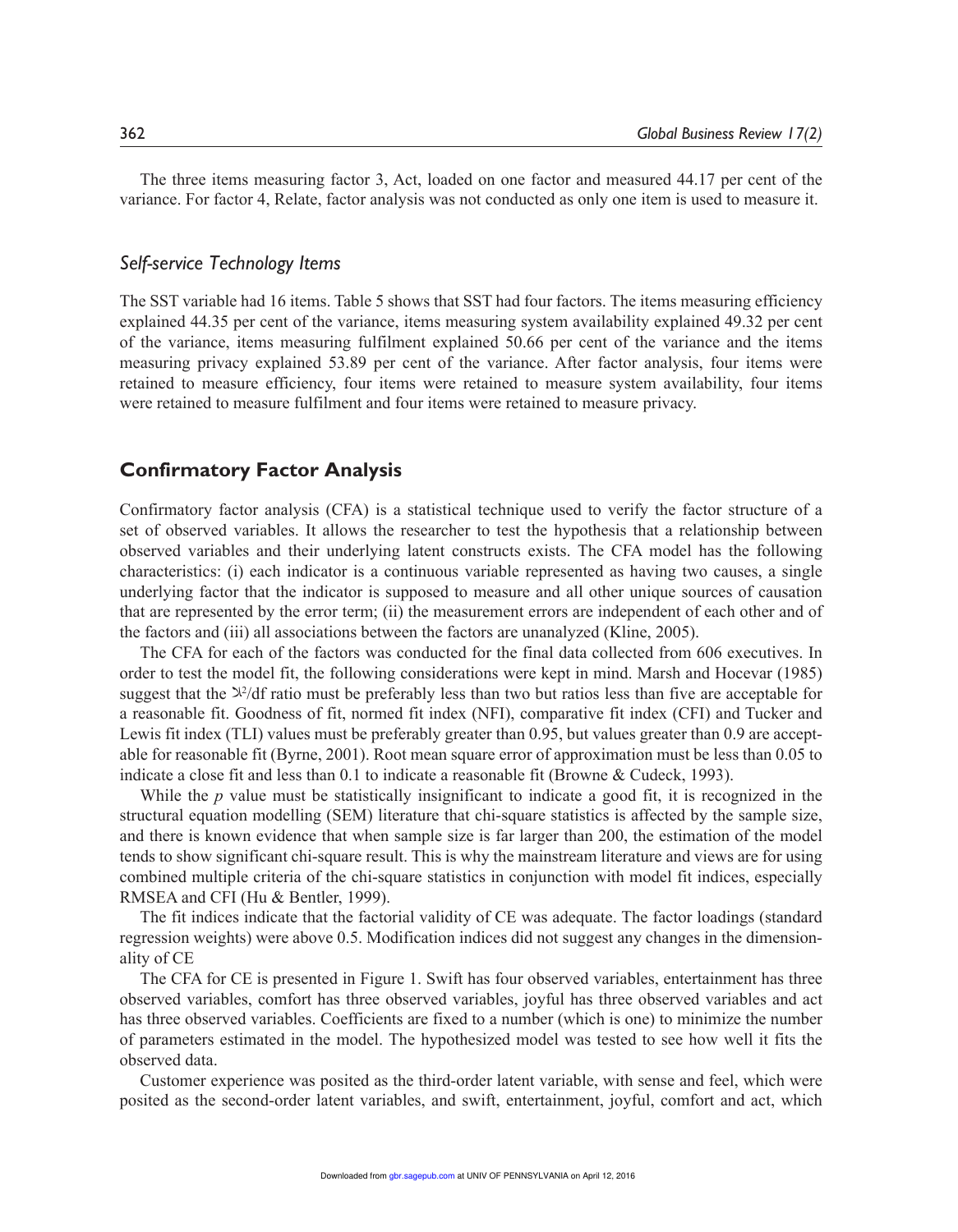

**Figure 1.** CFA for the Variable Customer Experience with Standard Regression Weights **Source:** Authors' own research.

were posited as the first-order latent variables. The path diagram displayed the standardized regression weights (factor loadings) for the common factor and each of the indicators. The standardized regression weights are specified on the respective paths. Table 6 shows the fit indices for CE where CMIN/DF is 3.53, GFI was 0.928, NFI was 0.910, the TLI was 0.910, CFI was 0.933, RMSEA was 0.064 and SRMR was 0.051. These scores indicated a reasonable fit. The significant *p* value was justified due to the large sample size of 606 respondents. The combined multiple criteria of the chi-square statistics

**Table 6.** Fit Indices for Customer Experience (CE)

|                                | $CMIN/DF$ $p$ $Value$ $GFI$ $NFI$ |  |  | CFI RMSEA SRMR |       |
|--------------------------------|-----------------------------------|--|--|----------------|-------|
| Customer Experience 3.532 0.00 |                                   |  |  |                | 0.051 |

**Source:** Authors' own research.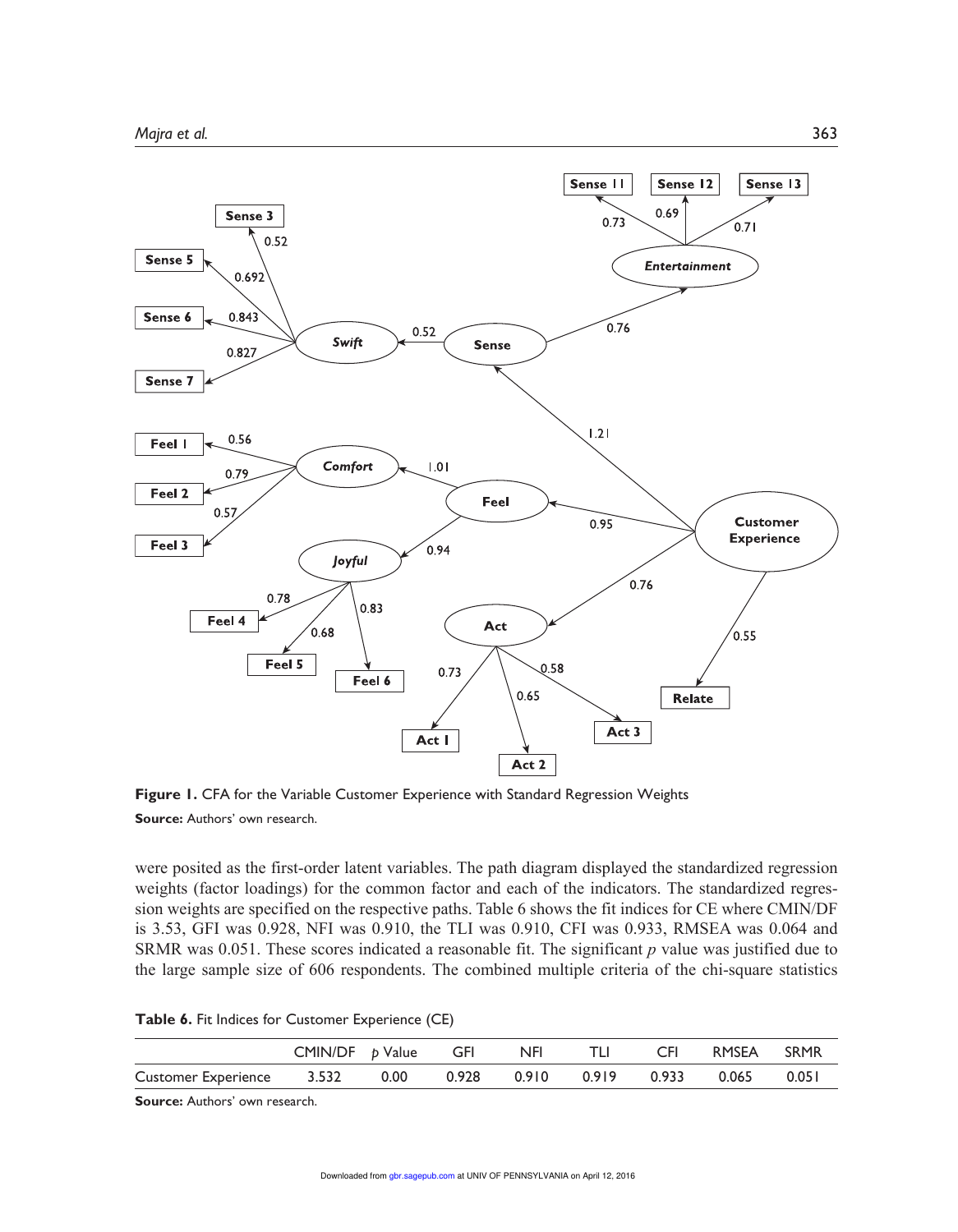in conjunction with model fit indexes, especially RMSEA and CFI (Hu & Bentler, 1999), were used. The results supported that the EFA factor patterns were consistently found in CFA as well.

The fit indices indicate that the factorial validity of SST was adequate. The factor loadings (standard regression weights) were above 0.05. Modification indices did not suggest any changes in the dimensionality of SST.

The CFA for SST is reported in Figure 2. Efficiency had four observed variables, system availability had four observed variables, fulfilment had four observed variables and privacy had four observed variables.

Self-service technology was posited as the second-order latent variable with efficiency, system availability, fulfilment and privacy were posited as the first-order latent variables. The path diagram displayed the standardized regression weights (factor loadings) for the common factor and each of the



**Figure 2.** Confirmatory Factor Analysis for the Variable Self-service Technology with Standard Regression Weight **Source:** Authors' own research.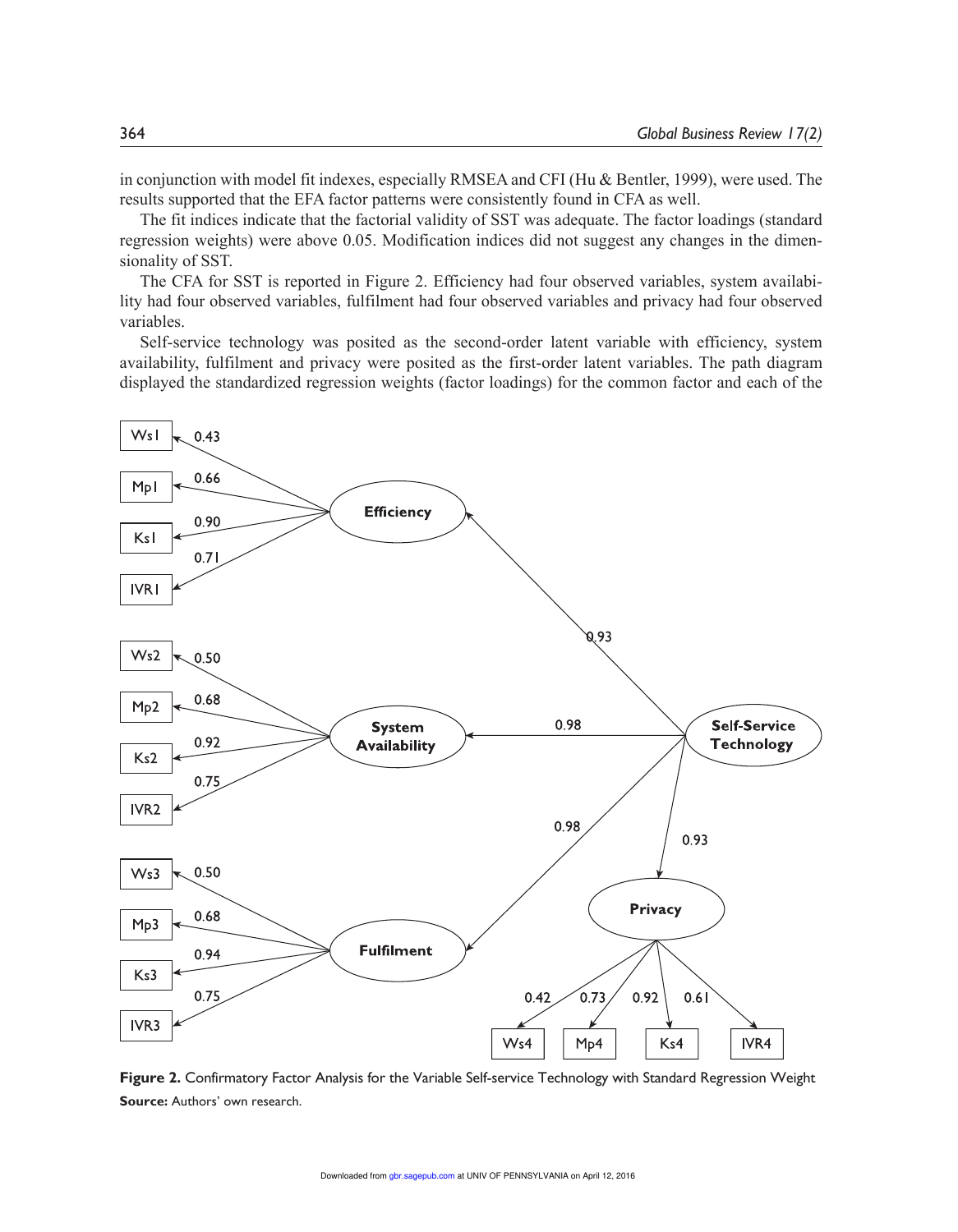|                                                                                | CMIN/DF <i>b</i> Value GFI NFI |  | - TLI - | CFI RMSEA SRMR |  |
|--------------------------------------------------------------------------------|--------------------------------|--|---------|----------------|--|
| Self-service Technology  4.314  0.00  0.930  0.963  0.957  0.971  0.074  0.053 |                                |  |         |                |  |

**Table 7.** Fit Indices for Self-service Technology (SST)

**Source:** Authors' own research.

indicators. The standardized regression weights are specified on the respective paths. Table 7 shows the fit indices for SST where CMIN/DF was 4.314, GFI was 0.930, NFI was 0.963, the TLI was 0.957, CFI was 0.971, RMSEA was 0.074 and SRMR was 0.053. These scores indicated a reasonable fit. The significant *p* value was justified due to the large sample size of 606 respondents. The combined multiple criteria of the chi-square statistics in conjunction with model fit indexes, especially RMSEA and CFI (Hu & Bentler, 1999), were used. The results supported that the EFA factor patterns were consistently found in CFA as well.

# **Assessing Measurement Model Validity**

Convergent validity is the extent to which items of a specific construct converge or share a high proportion of variance in common. The indicators of convergent validity are AVE and CR. Average variance extracted is the average percentage of variation extracted (or explained) among the items of a latent construct. Construct reliability (CR) is a measure of reliability and internal consistency of the measured variables representing a latent construct (Hair et al., 2010). The criteria for establishing convergent validity are that  $AVE > 0.5$  and  $CR > 0.6$ .

Discriminant validity is the extent to which each construct is truly distinct from other constructs. Discriminant validity is assessed by comparing the maximum-shared variance (MSV; squared correlation) between each pair of constructs against the minimum of the AVEs for those two constructs. Discriminant validity is established when MSV is less than AVE.

Table 8 shows the result of AVE, CR and MSV for all the constructs. The results show that  $AVE > 0.5$ and  $CR > 0.6$  for all constructs (Fornell & Larcker, 1981). The MSV results are lesser than AVE for all constructs. Hence, discriminant validity is proved.

|                            | <b>AVE</b> | CR   | <b>MSV</b>                                                                     |
|----------------------------|------------|------|--------------------------------------------------------------------------------|
| Constructs                 |            |      | (average variance extracted) (construct reliability) (maximum shared variance) |
| Sense                      | 0.55       | 0.7  | 0.31                                                                           |
| Swift                      | 0.54       | 0.82 | 0.08                                                                           |
| Entertainment              | 0.94       | 0.98 | 0.08                                                                           |
| Feel                       | 0.96       | 0.98 | 0.56                                                                           |
| Comfort                    | 0.92       | 0.97 | 0.87                                                                           |
| Joyful                     | 0.95       | 0.98 | 0.87                                                                           |
| Act                        | 0.91       | 0.97 | 0.56                                                                           |
| <b>Customer Experience</b> | 0.76       | 0.93 | 0.54                                                                           |
| Efficiency                 | 0.58       | 0.73 | 0.04                                                                           |
| <b>System Availability</b> | 0.63       | 0.84 | 0.03                                                                           |
|                            |            |      | (Table 8 continued)                                                            |

**Table 8.** Results of Discriminant and Convergent Validity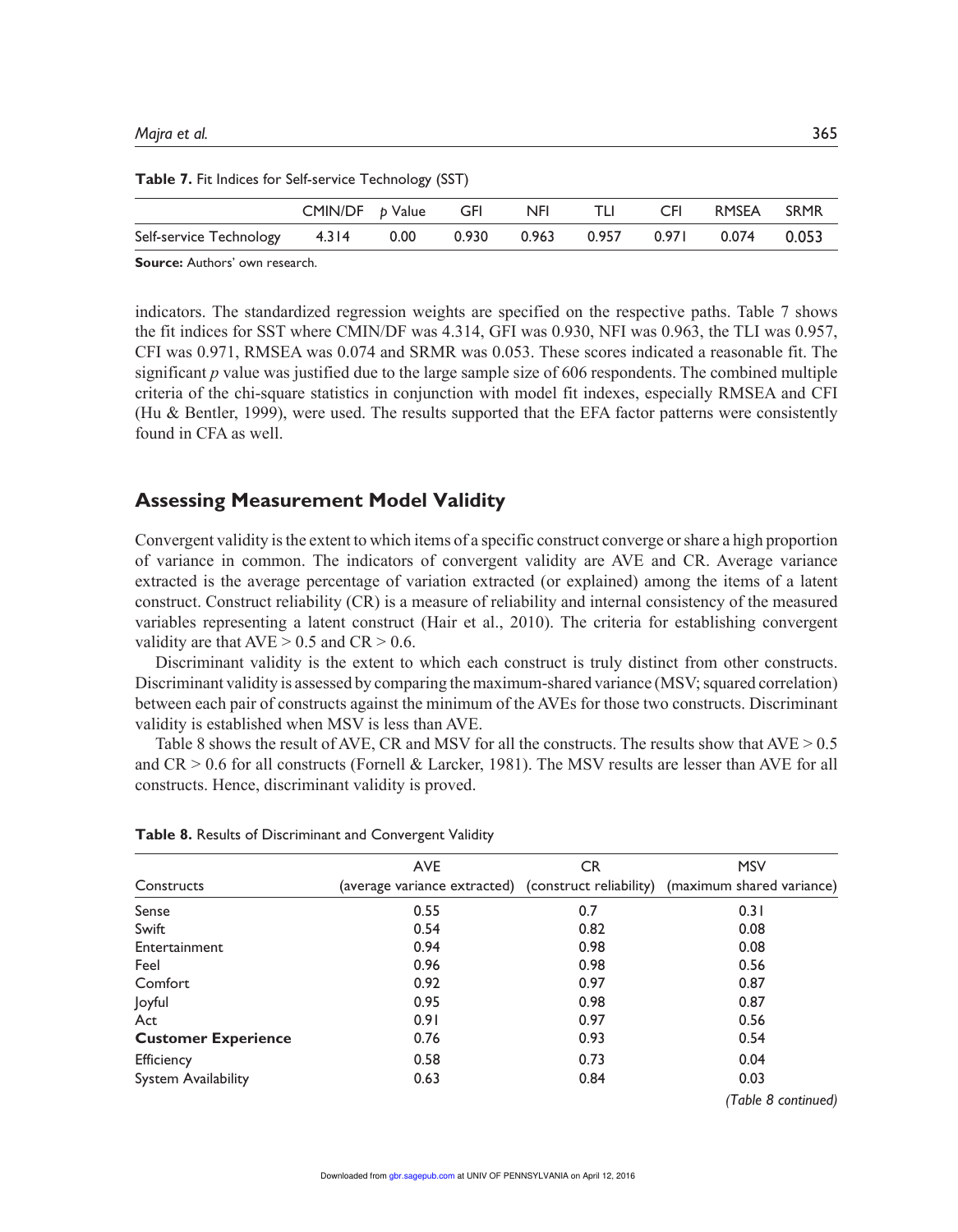|                                | AVE                                                                            | CR   | <b>MSV</b> |  |
|--------------------------------|--------------------------------------------------------------------------------|------|------------|--|
| Constructs                     | (average variance extracted) (construct reliability) (maximum shared variance) |      |            |  |
| <b>Fulfilment</b>              | 0.54                                                                           | 0.82 | 0.04       |  |
| Privacy                        | 0.67                                                                           | 0.8  | 0.02       |  |
| <b>Self-service Technology</b> | 0.97                                                                           | 0.98 | 0.04       |  |
|                                |                                                                                |      |            |  |

*(Table 8 continued)*

**Source:** Authors' own research.

**Table 9.** Fit Indices for SST and CE Model

|        | <b>CMIN/DF</b> | P Value | GFI   | NFI   |       | CFI   | <b>RMSEA</b> | <b>SRMR</b> |
|--------|----------------|---------|-------|-------|-------|-------|--------------|-------------|
| SST-CE | 2 I 4          | 0.950   | 0.949 | 0.958 | 0.989 | 0.968 | 0.059        | 0.052       |

**Source:** Authors' own research.

Table 9 shows the fit indices for the structural equation model where CMIN/DF was 3.14, GFI was 0.949, NFI was 0.958, the TLI was 0.989, CFI was 0.968, RMSEA was 0.059 and SRMR was 0.052. These scores indicated a reasonable fit. The significant *p* value was justified due to the large sample size of 606 respondents. The combined multiple criteria of the chi-square statistics in conjunction with model fit indexes, especially RMSEA and CFI (Hu & Bentler, 1999), were used.

## **Moderating Regression**

To study the moderating effect of purpose of travel (business and leisure) and income on the relationship between self-service technology and CE.

Multiple regression was used to investigate whether the association between SST and CE of an airline traveller depended on the purpose of travel (leisure). The interaction term was computed by multiplying SST by leisure travel (SST  $\times$  leisure travel). Self-service technology and leisure travel were centred (new values were created after subtracting the means from each value) (Aiken & West, 1991). The computation was done step by step; SST was entered in the first step, leisure travel was entered in the second step and the interaction term was entered in the third step. The results in Table 10 show that the interaction effect between self-service technology and leisure travel was non-significant. Hence, leisure travel did not moderate the relationship between SST and CE.

Multiple regression was used to investigate whether the association between SST and CE of an airline traveller depended on the purpose of travel (business). The interaction term was computed by multiplying SST by business travel (SST  $\times$  business travel). Self-service technology and business travel were centred (new values were created after subtracting the means for each value) (Aiken & West, 1991). The computation was done step by step; SST was entered in the first step, business travel was entered in the second step and the interaction term was entered in the third step. The results in Table 11 show that the interaction effect between self-service technology and business travel was non-significant. Hence, business travel did not moderate the relationship between SST and CE.

Multiple regression was used to investigate whether the association between SST and CE of an airline traveller depended on the income. The interaction term was computed by multiplying SST by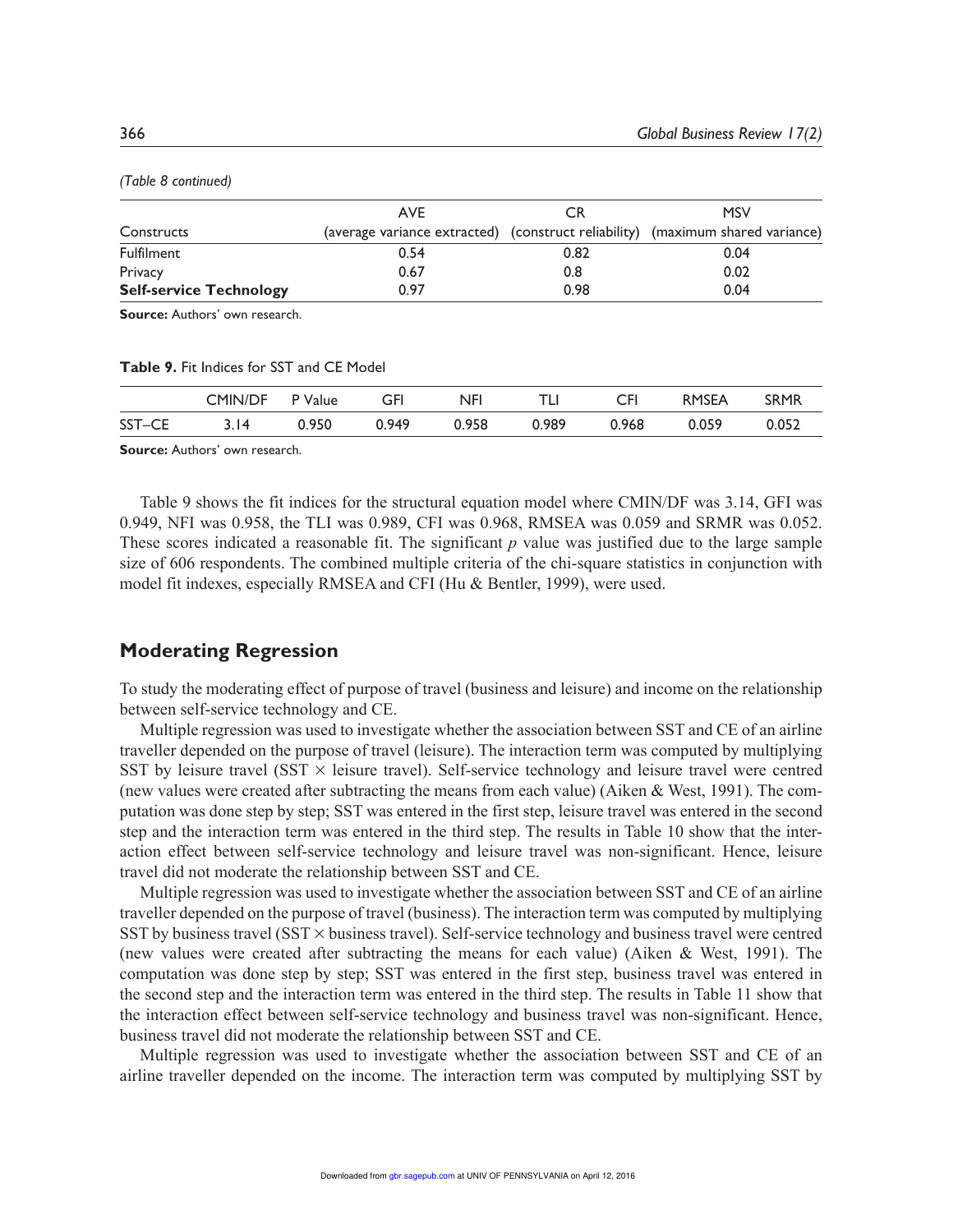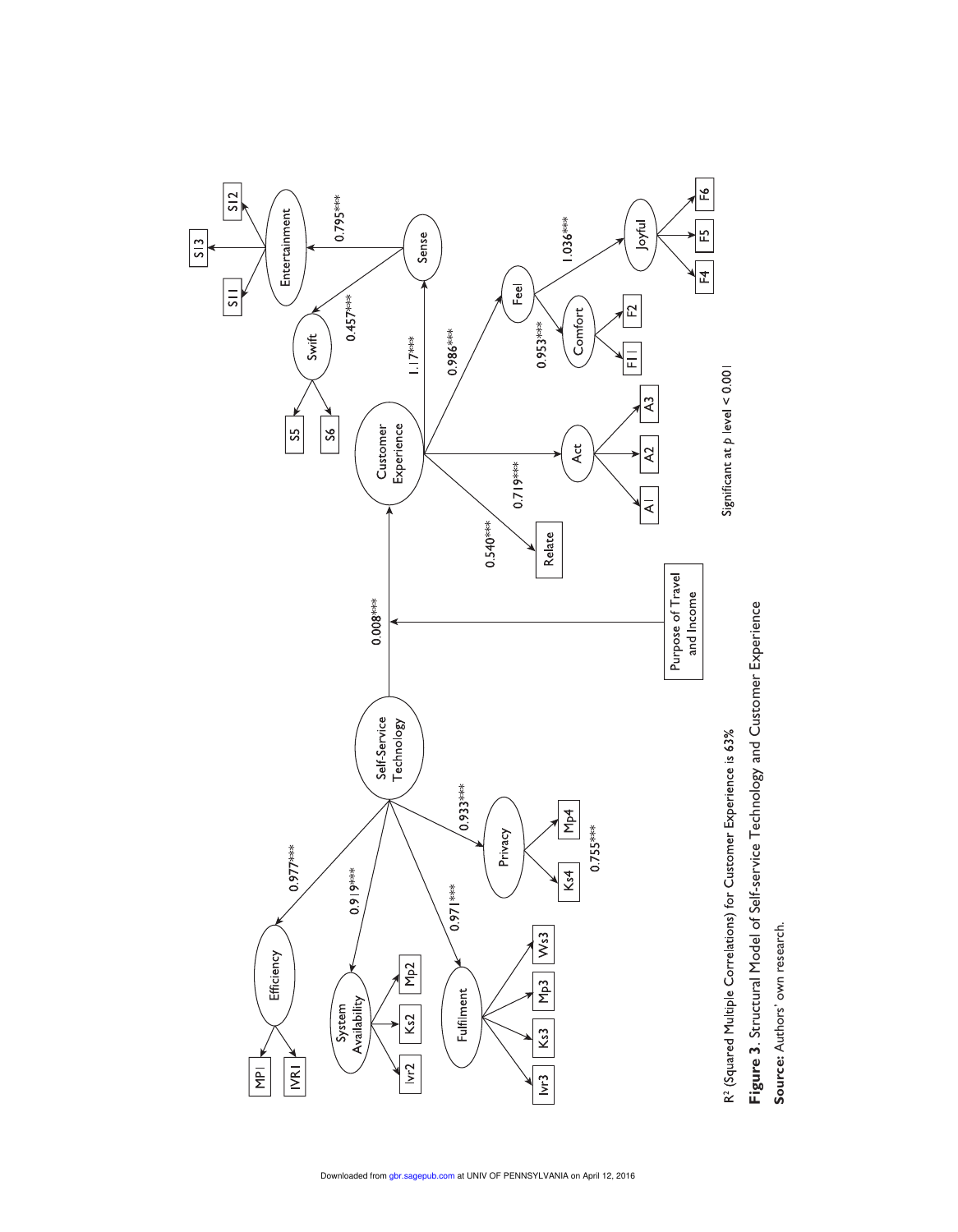|                                     | <b>Customer Experience</b> |       |           |        |           |        |  |  |
|-------------------------------------|----------------------------|-------|-----------|--------|-----------|--------|--|--|
|                                     | Step                       |       |           | Step 2 |           | Step 3 |  |  |
| Predictor                           |                            | se    |           | se     |           | se     |  |  |
| Step 1: SST                         | 0.203                      | 0.023 |           |        |           |        |  |  |
| Step 2: Leisure Travel              |                            |       | $-0.032$  | 0.007  |           |        |  |  |
| Step 3: $SST \times$ Leisure Travel |                            |       |           |        | 0.028     | 0.004  |  |  |
| R <sup>2</sup>                      | $0.040***$                 |       | 0.039     |        | 0.038     |        |  |  |
| $R^2$ change                        | $0.041***$                 |       | 0.001(ns) |        | 0.001(ns) |        |  |  |

**Table 10.** Multiple Regression Results for Moderating Effect of Leisure Travel on the Relationship between SST and CE

**Source:** Authors' own research.

**Notes:**  $*_{p}$  < 0.05,  $*_{p}$  < 0.01 and  $*_{p}$  < 0.001.

**Table 11.** Multiple Regression Results for Moderating Effect of Business Travel on the Relationship between SST and CE

|                                      | <b>Customer Experience</b> |        |             |       |          |        |  |
|--------------------------------------|----------------------------|--------|-------------|-------|----------|--------|--|
|                                      |                            | Step 1 | Step 2      |       |          | Step 3 |  |
| Predictor                            |                            | Se     |             | se    |          | se     |  |
| Step 1: SST                          | 0.199                      | 0.023  |             |       |          |        |  |
| Step 2: Business Travel              |                            |        | 0.04        | 0.002 |          |        |  |
| Step 3: $SST \times$ Business Travel |                            |        |             |       | 0.033    | 0.001  |  |
| $R^2$                                | $0.040***$                 |        | 0.039       |       | 0.038    |        |  |
| $R^2$ change                         | $0.041***$                 |        | $0.01$ (ns) |       | 0.01(ns) |        |  |

**Source:** Authors' own research.

**Notes:**  $* p < 0.05$ ,  $* p < 0.01$  and  $* p < 0.001$ .

income (SST  $\times$  income). Self-service technology and income were centred (new values were created after subtracting the means for each value) (Aiken & West, 1991). The computation was done step by step; SST was entered in the first step, income was entered in the second step and the interaction term was entered in the third step. The results in Table 12 show that the interaction effect between self-service technology and income was non-significant.

|  |  | Table 12. Multiple Regression Results for Moderating Effect of Income on the Relationship between SST and CE |  |  |
|--|--|--------------------------------------------------------------------------------------------------------------|--|--|
|--|--|--------------------------------------------------------------------------------------------------------------|--|--|

|                             | <b>Customer Experience</b> |       |           |       |          |       |  |  |
|-----------------------------|----------------------------|-------|-----------|-------|----------|-------|--|--|
|                             | Step 1                     |       | Step 2    |       | Step 3   |       |  |  |
| Predictor                   |                            | se    |           | se    |          | se    |  |  |
| Step 1: SST                 | 0.193                      | 0.023 |           |       |          |       |  |  |
| Step 2: Income              |                            |       | 0.092     | 0.024 |          |       |  |  |
| Step 3: SST $\times$ Income |                            |       |           |       | $-0.006$ | 0.015 |  |  |
| R <sup>2</sup>              | $0.038***$                 |       | $0.045**$ |       | 0.044    |       |  |  |
| $R^2$ change                | $0.040***$                 |       | $0.008**$ |       | 0.00(ns) |       |  |  |

**Source:** Authors' own research.

**Notes:**  $* p < 0.05$ ,  $* p < 0.01$  and  $* p < 0.001$ .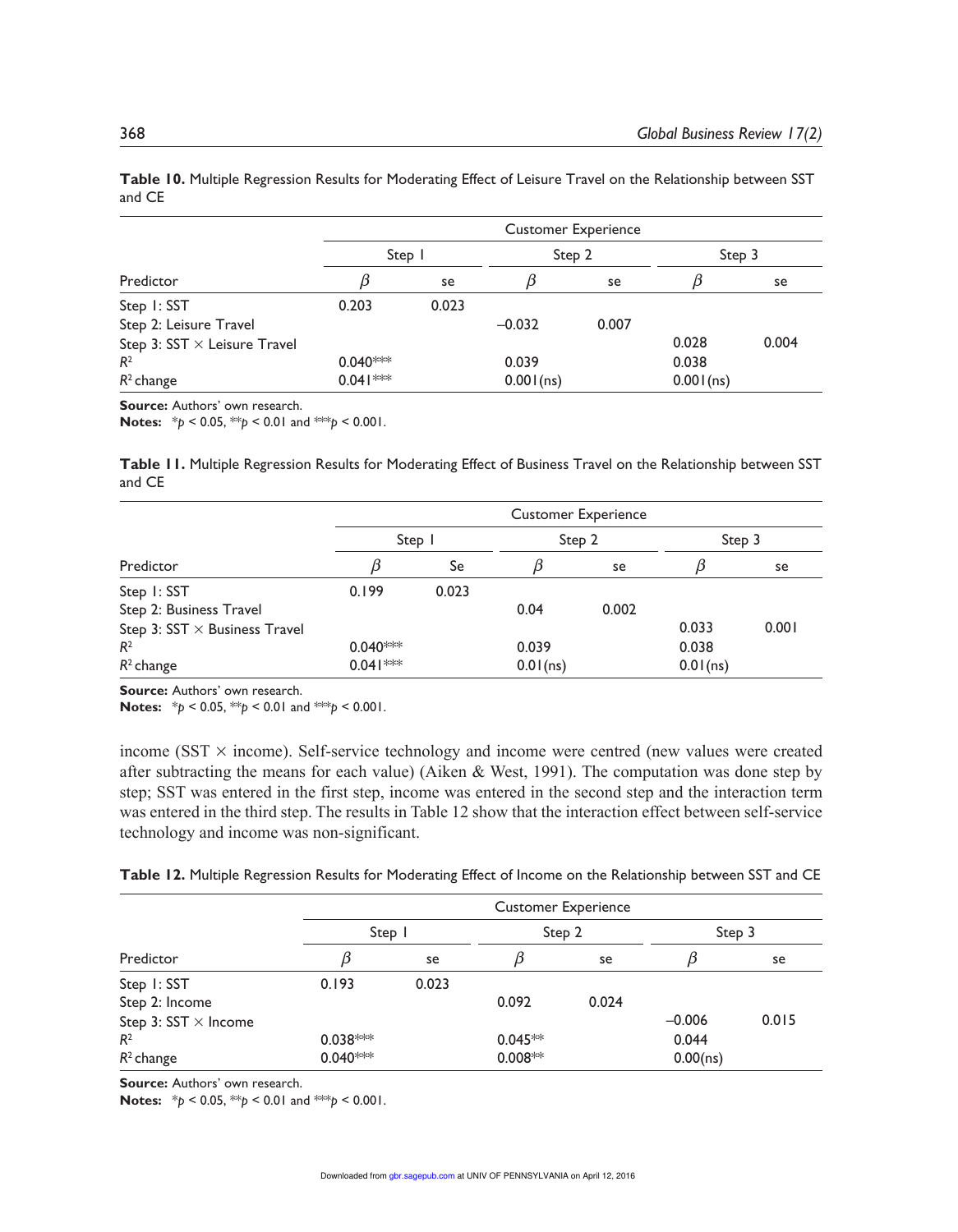Hence, the purpose of travel (business and leisure) and income did not moderate the relationship between SST and CE.

# **Discussion**

The notion of customers as active participants in the coproduction of service as a means to co-create value is fundamental to a service logic (Grönroos, 2006; Vargo & Lusch, 2004). In fact, Vargo and Lusch describe service as a process of 'doing things in interaction with the customer'. Both service providers and customers apply resources, such as skills and knowledge, to a service interaction to acquire benefits.

The airline traveller uses various forms of SST. He books his ticket online as per his schedule and requirement. Various travel portals give comparative figures of air travel which enable a traveller to make a judicious choice. For a low-cost airline, the passenger can even pre-book his meal. Once the formalities of booking a ticket are completed, the role of SSTs does not cease.

He can do a telephonic check-in. He can access the status of his flight by going on to the web portal from his smart phone or his PC. All this makes his life simpler and enables him to save time and resources. These activities and many more are characteristic of an airline customer. It is because of the user friendly interface that travellers find it convenient to book on the web. These events make the traveller feel in control of his travel.

When the customer is engaged in production, the firm must ensure that the process of production is involving and that of high quality. The process must provide psychic benefits to the customer in the form of enjoyment, accomplishment, self-confidence or control (Lusch, Brown & Brunswick, 1992).

As per the CAPA-SITA (2010) report, the five features that will enhance the passenger experience are all based on technology interface. The first being the use of the smart phone where you enable the passenger for mobile ticketing, check-in, etc. The second is the Web, where travellers can blog on their experience. The third feature is near field communications (NFC), for paperless tickets for automated check-in and boarding. The fourth feature is radio-frequency identification (RFID), for faster passenger and baggage processing, and finally, biometrics, which recognizes a passenger on one or more intrinsic physical or behavioural trait.

The airline traveller is also able to get updated details of flights and fares through various portals and this reduces customer dependence on any personnel (within his immediate surrounding or from the airline management). Ease of navigation, a sense of dependability and the speed of connectivity too enhance the CE. Travellers are comfortable doing transaction on websites where they feel their personal information is protected and there is privacy in all the transactions. KLM's Royal Dutch Airlines has started a new programme called Meet and Seat, which lets you find out about interesting people who will be on board your KLM flight, such as other passengers attending the same event as you at your destination for which the passenger needs to share his Facebook or LinkedIn profile details to check other participating passengers' details and where they will be sitting. In this case, the passenger participates and chooses his own seat by logging into his account through the website and then choosing the passenger he wants to sit with. This initiatives and more which are being introduced by various airlines make the journey an experience to remember.

The purpose of travel did not have a significant moderating effect on the relationship between SST and CE. For many a passenger travelling for business, the booking for his flight may have been done by the organization's administration or by his assistant. Generally, it is noticed that this activity is entirely handled by another person. In this case, there will be no effect of usage of SST on CE for the passenger travelling for business. It is also noticed that they would rather do a check-in at the counter and not at the kiosk. As he does not use most of the SSTs himself, it will not affect his CE.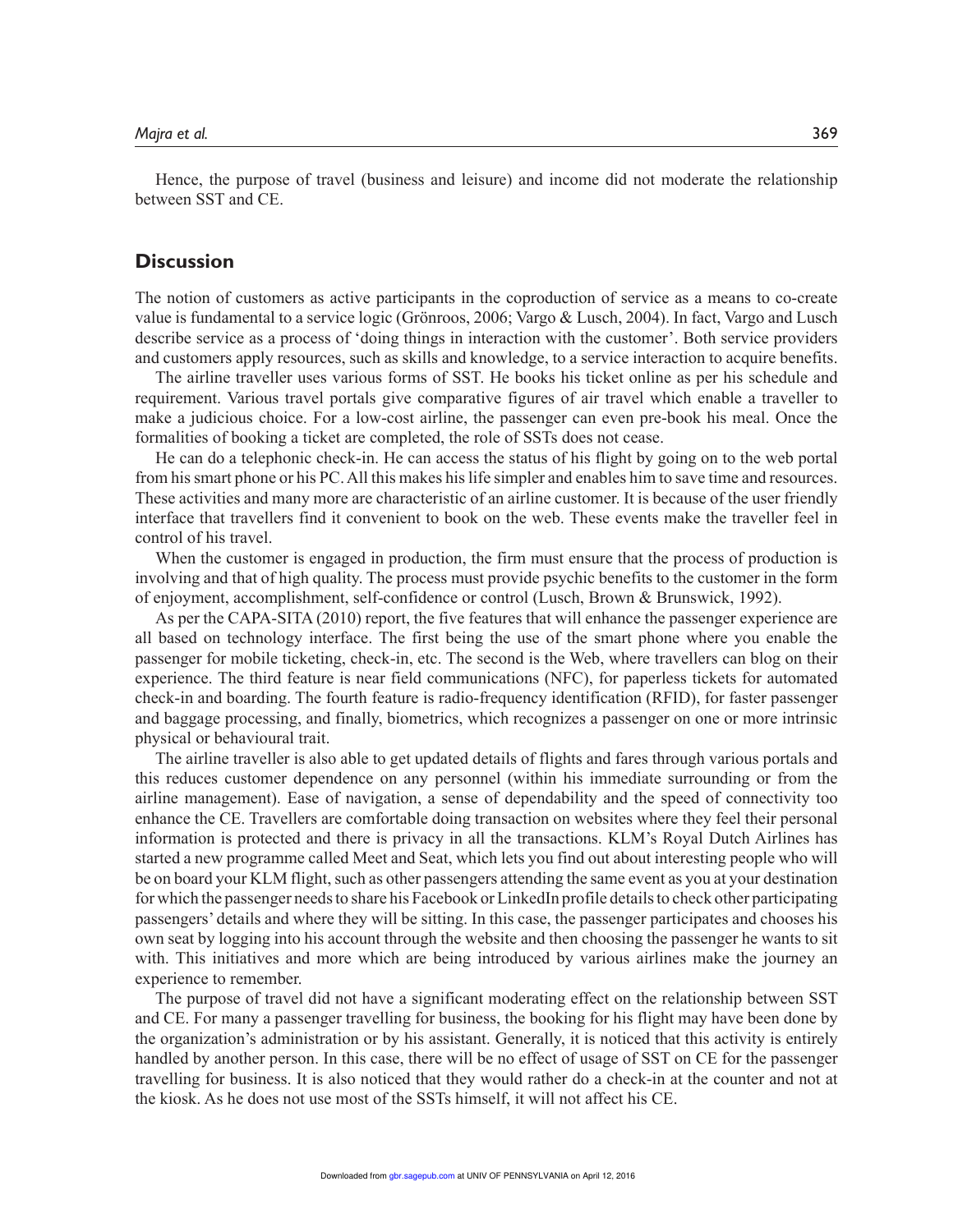A passenger travelling for leisure is usually going for a holiday to his hometown or touring a new place or visiting friends or relatives. He may have got all his bookings done by the travel agent. He may also have minimized the use of SSTs pre-flight and during the check-in process too.

Income did not have a moderating effect on the relationship between SST and CE. A higher income individual does not necessarily adapt to technology faster and use SST more and hence it does not moderate the relationship. This shows that high levels of income or low levels of income do not have any effect on the relationship. Hence, the relationship will not be stronger or weaker due to income.

## **Managerial Implications**

The airline industry is continuously seeking ways to enhance the CE of its travellers. The service provider needs to bear in mind that the technology interface that the airline industry provides to its customer in booking his tickets online is going to be an important part of the customer journey—right from the ease of booking to protecting the privacy of the traveller is extremely important to the customer. Getting reminders on his mobile at regular interval concerning the flight is also essential. The services provided to the customer when he is doing a web check-in or kiosk check-in make his journey more comfortable.

Customer experience is multidimensional and can be delivered by the airline by focusing on the swiftness of the service at all touch points of the customer journey. The entertainment (movies, music, etc.) offered by the airline on the flight is equally important for the customer. The comfort of travel and the joy of having a relaxed travel give a feeling of satisfaction to the customer. This will then lead to the customer talking about the service positively to his friends and relatives. Hence, he may decide to travel again with the airline, thus leading to loyalty and a sense of trust with the airline.

The airline which aims at creating a CE through technology interface needs to develop easy navigability, minimum downtimes, provide fulfilment in delivery and maintain privacy of the customer.

# **Conclusion**

Determining the antecedents of CE of airline travellers was the central focus of this research. A new measure for CE was developed with the sense, feel, act and relate framework. Usage of SST positively affects the CE of an airline traveller. The purpose of travel (business or leisure) and income did not have a moderating effect on the relationship. The research has highlighted that CE can be measured with the sensorial, affective, actionable and relational framework.

The researcher has developed a framework which will aid researchers in studying CE for different services. The framework of measuring SST can also be adapted for other service settings. An SST must provide efficiency, system availability, fulfilment and privacy to its users. Service providers need a holistic solution to providing superior CE. The antecedents of CE developed by the researcher in the model emphasize on the usage of SSTs. This will give the airline a sustainable competitive advantage over other airlines. The airline personnel will be better equipped to service customers once they know what they are looking for.

There is an emergence of virtual communities who blog and write about their experiences as a traveller. Research is needed in this area to develop and manage virtual communities and study their impact on CE. The research has focused on how SST influences the CE. It will be worthwhile to study if there is a difference in this influence for 'passive' systems where customers do not have to interact with technology but still they get the information vis-à-vis 'active' systems where participation from the customer is required.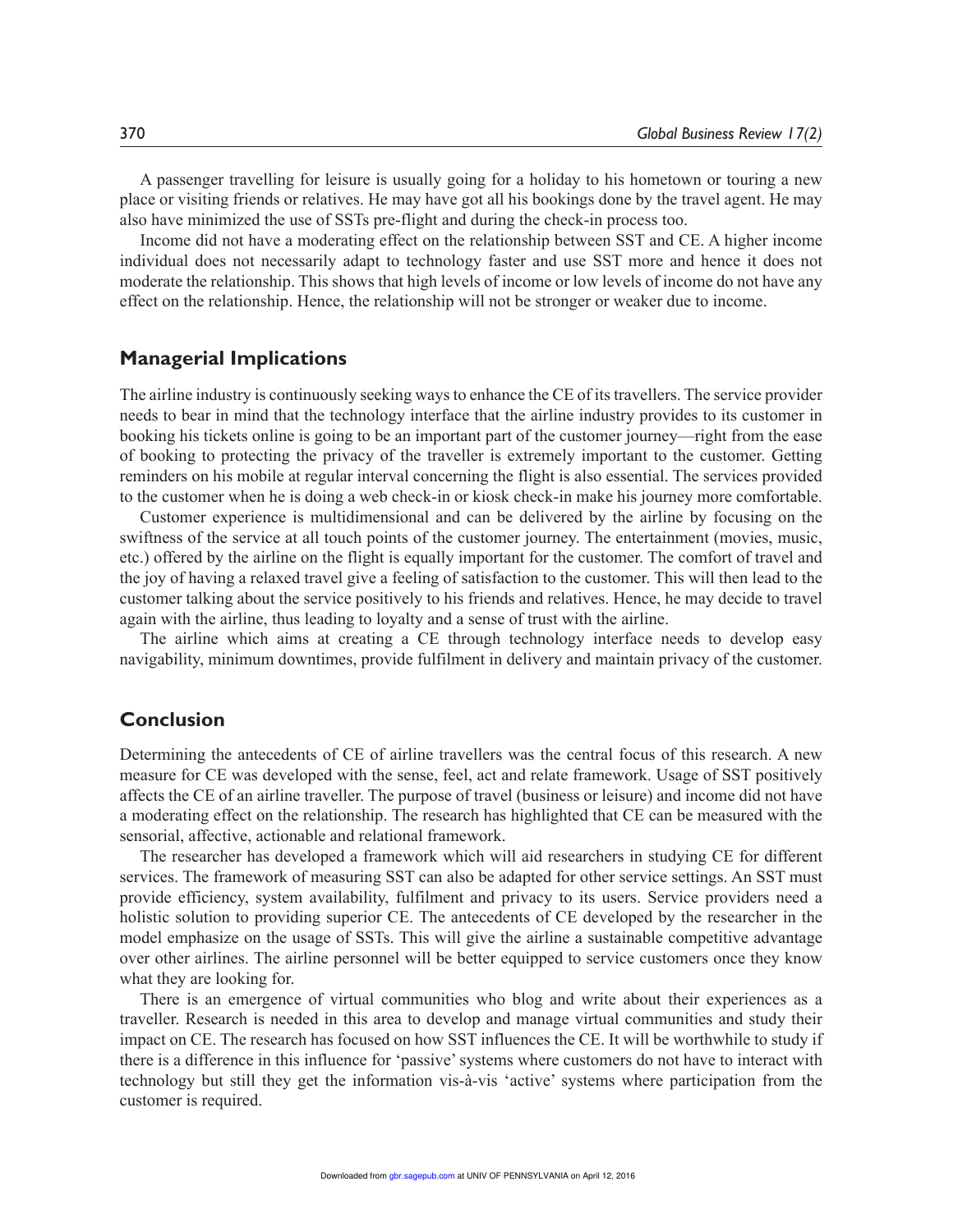#### **Acknowledgement**

The authors are grateful to the anonymous referees of the journal for their extremely useful suggestions to improve the quality of this article. Usual disclaimers apply.

## **References**

- Abrahams, R.D. (1986). Ordinary and extraordinary experience*.* In V.W. Turner & E.M. Bruner (Eds), *The anthropology of experience* (pp. 45–73). Urbana, IL: University of Illinois Press.
- Addis, M., & Holbrook, M.B. (2001). On the conceptual link between mass customisation and experiential consumption: An explosion of subjectivity. *Journal of Consumer Behaviour, 1*(June), 50–66.
- Aiken, L.S., & West, S.G. (1991). *Multiple regression: Testing and interpreting interactions*. SAGE Publications.
- Arnould, E.J., & Price, L.L. (1993). River magic: Extraordinary experiences and the extended service encounter. *Journal of Consumer Research, 20*(1), 24–45.
- Arnould, E.J., Price, L.L., & Zinkhan, G.L. (2002). *Consumers* (2nd ed.). New York, NY: McGraw-Hill/Irvin.
- Barlow, J., & Møller, C. (1996). *A complaint is a gift*. San Francisco, CA: Berrett-Koehler.
- Bateson, J., & Hoffman, K.D. (2011). *Services marketing* (4th edn.). Sydney: South-Western.
- Bauer, H.H., Falk, T., & Hammerschmidt, M. (2006). eTransQual: A transaction process-based approach for capturing service quality in online shopping. *Journal of Business Research, 59*(7), 866–875.
- Bendapudi, N., & Berry, L.L. (1997). Customers' motivations for maintaining relationships with service providers*. Journal of Retailing, 73*(1), 15–37.
- Bendapudi, N., & Leone, R.P. (2003). Psychological implications of customer participation in coproduction. *Journal of Marketing, 67*(1), 14–28.
- Berry, L.L., Seiders, K., & Grewal, D. (2002). Understanding service convenience. *The Journal of Marketing*, *66*(3),  $1 - 17$ .
- Bettencourt, L.A. (1997). Customer voluntary performance: Customers as partners in service delivery. *Journal of Retailing, 73*(3), 383–406.
- Bitner, M.J. (1992). Servicescapes: The impact of physical surroundings on customers and employees. *Journal of Marketing, 56*(2), 57–71.
- Bitner, M.J., Brown, S.W., & Meuter, M.L. (2000). Technology infusion in service encounters. *Journal of the Academy of Marketing Science*, *28*(1), 138–149.
- Bitner, M.J., Osrom, A.L., & Meuter, M.L. (2002). Implementing successful self-service technologies. *Academy of Management Executive, 16*(4), 96–109.
- Blazevic, V., & Lievens, A. (2008). Managing innovation through customer coproduced knowledge in electronic services: An exploratory study. *Journal of the Academy of Marketing Science*, *36*(1), 138–151.
- Bolton, R., & Saxena-Iyer, S. (2009). Interactive services: A framework, synthesis and research directions. *Journal of Interactive Marketing*, *23*(1), 91–104.
- Boshoff, C.R., & Leong, J. (1998). Empowerment, attribution and apologising as dimensions of service recovery: An experimental study. *International Journal of Service Industry Management, 9*(1)*,* 24–47.
- Bowen, D.E., & Johnston, R. (1999). Internal service recovery: Developing a new construct. *International Journal of Service Industry Management, 10*(2), 118–131.
- Bradley, G.L., & Sparks, B.A. (2012). Antecedents and consequences of consumer value a longitudinal study of timeshare owners. *Journal of Travel Research*, *51*(2), 191–204.
- Brown, S.W., Cowles, D.L., & Tuten, T. (1996). Service recovery, its value and limitations as a retail strategy. *International Journal of Service Industry Management, 7*, 32–46.
- Browne, M.W., & Cudeck, R. (1993). Alternative ways of assessing model fit. *Sage Focus Editions, 154*, 136–136.
- Byrne, B.M. (2001). *Structural equation modelling with AMOS, basics concepts, applications, and programming.* Hillsdale, NJ: Lawrence Erlbaum Associates.
- Carù, A., & Cova, B. (2003). Revisiting consumption experience: A more humble but complete view of the concept. *Marketing Theory, 3*(2), 267–286.
- Collier, J.E., & Bienstock, C.C. (2006). Measuring service quality in e-retailing. *Journal of Service Research, 8*(3), 260–275.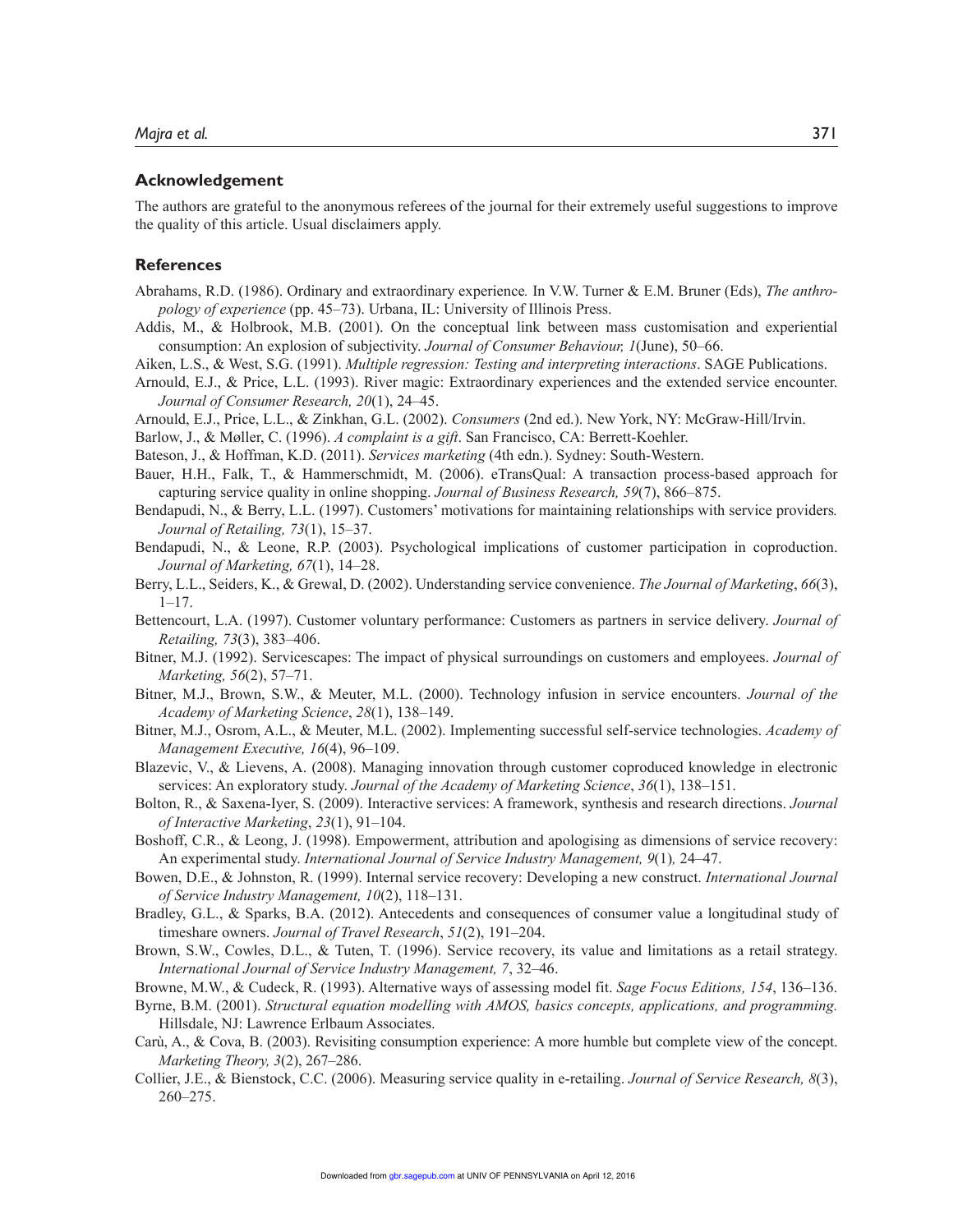- Csikzentmihalyi, M. (1997). *Finding flow: The psychology of engagement with everyday life*. New York, NY: Basic Books.
- Dabholkar, P.A., & Bagozzi, R.P. (2002). An attitudinal model of technology-based self-service: Moderating effects of consumer traits and situational factors. *Journal of the Academy of Marketing Science*, *30*(3), 184–201.
- Denzin, N.K. (1992). *Symbolic interactionism and cultural studies: The politics of interpretation*. Cambridge: Blackwell.
- Fassnacht, M., & Koese, I. (2006). Quality of electronic services conceptualizing and testing a hierarchical model. *Journal of Service Research, 9*(1), 19–37.
- Ferraresi, M., & Schmitt, B. H. (2006). *Marketing esperienziale.* Franco Angeli, Milano.
- Fornell, C., & Larcker, D.F. (1981). Evaluating structural equation models with unobservable variables and measurement error. *Journal of Marketing Research*, 39–50.
- GDP at Factor Cost at 2004–05 Prices, Share to Total GDP and % Rate of Growth in GDP. (2013). Retrieved from http://www.planningcommission.nic.in/data/datatable/2504/databook 3.pdf (accessed on 16 August 2013).
- George, A., & Kumar, G.G. (2013). Antecedents of customer satisfaction in internet banking: Technology acceptance model (TAM) redefined. *Global Business Review*, *14*(4), 627–638.
- Grönroos, C. (1983). Innovative marketing strategies and organization structures for service firms. In L. Berry, L. Shostack & G. Upah (Eds), *Emerging perspectives on service marketing* (pp. 9–21). Chicago: American Marketing Association*.*
	- ———. (2000). *Service management and marketing: A customer relationship management approach*. West Sussex, UK: Wiley.
	- ———. (2006). Adopting a service logic for marketing. *Marketing Theory, 6*(3), 317–333.
- Gummesson, E. (1995). Relationship marketing: Its role in the service economy. In W.J. Glynn & J.G. Barnes (Eds), *Understanding service management* (pp. 224–268). Dublin, Ireland: Oak Tree Press.
- Hair, J.F., Black, W.C., Babin, B.J., & Anderson, R. E. (2010). *Multivariate data analysis (7th ed).* Upper Saddle River, NJ: Prentice Hall.
- Halstead, D. (1989, August). *Cognitive and affective determinants of consumer satisfaction for a durable good*. AΜA Educators' Proceedings, American Marketing Association, pp. 285–289.
- Holbrook, M.B., & Hirschman, E.C. (1982). The experiential aspects of consumption: Consumer fantasies, feelings, and fun. *Journal of Consumer Research, 9*(2), 132–140.
- Homburg, C., & Giering, A. (2001). Personal characteristics as moderators of the relationship between customer satisfaction and loyalty: An empirical analysis. *Psychology & Marketing, 18*(1), 43–66.
- Hu, L., & Bentler, P.M. (1999). Cutoff criteria for fit indexes in covariance structure analysis: Conventional criteria versus new alternatives. *Structural Equation Modeling, 6*(1), 1–55.
- Johnston, R. (1998). The effect of intensity of dissatisfaction on complaining behaviour. *Journal of Consumer Satisfaction, Dissatisfaction and Complaining Behavior, 11*, 69–77.
- ———. (2001). Linking complaint management to profit. *International Journal of Service Industry Management*, *12*(1), 60–69.
- Johnston, R., & Fern, A. (1999). Service recovery strategies for single and double deviation scenarios. *The Service Industries Journal, 19*(2), 69–82.
- Kashyap, R., & Bojanic, D. (2000). A structural analysis of value, quality & price perceptions of business and leisure travelers. *Journal of Travel Research, 39*(August), 45–51.
- Kaura, V., Prasad, C.S.D., & Sharma, S. (2013). Customer perception of service convenience: A comparison between public and new private sector banks. *Global Business Review*, *14*(3), 529–547.
- Klaus, P. (2013). The case of Amazon.com: Towards a conceptual framework of online customer service experience (OCSE) using the emerging consensus technique (ECT). *Journal of Services Marketing, 27*(6), 443–457.
- Klaus, P., & Maklan, S. (2012). EXQ: A multiple-item scale for assessing service experience. *Journal of Service Management, 23*(1), 5–33.
- Kline, R.B. (2005). *Principles and practice of structural equation modeling* (2nd ed.) New York, NY: The Guilford Press.
- Kotler, P. (1977). From sales obsession to marketing effectiveness. *Harvard Business Review, 55*(6), November– December, 67–75.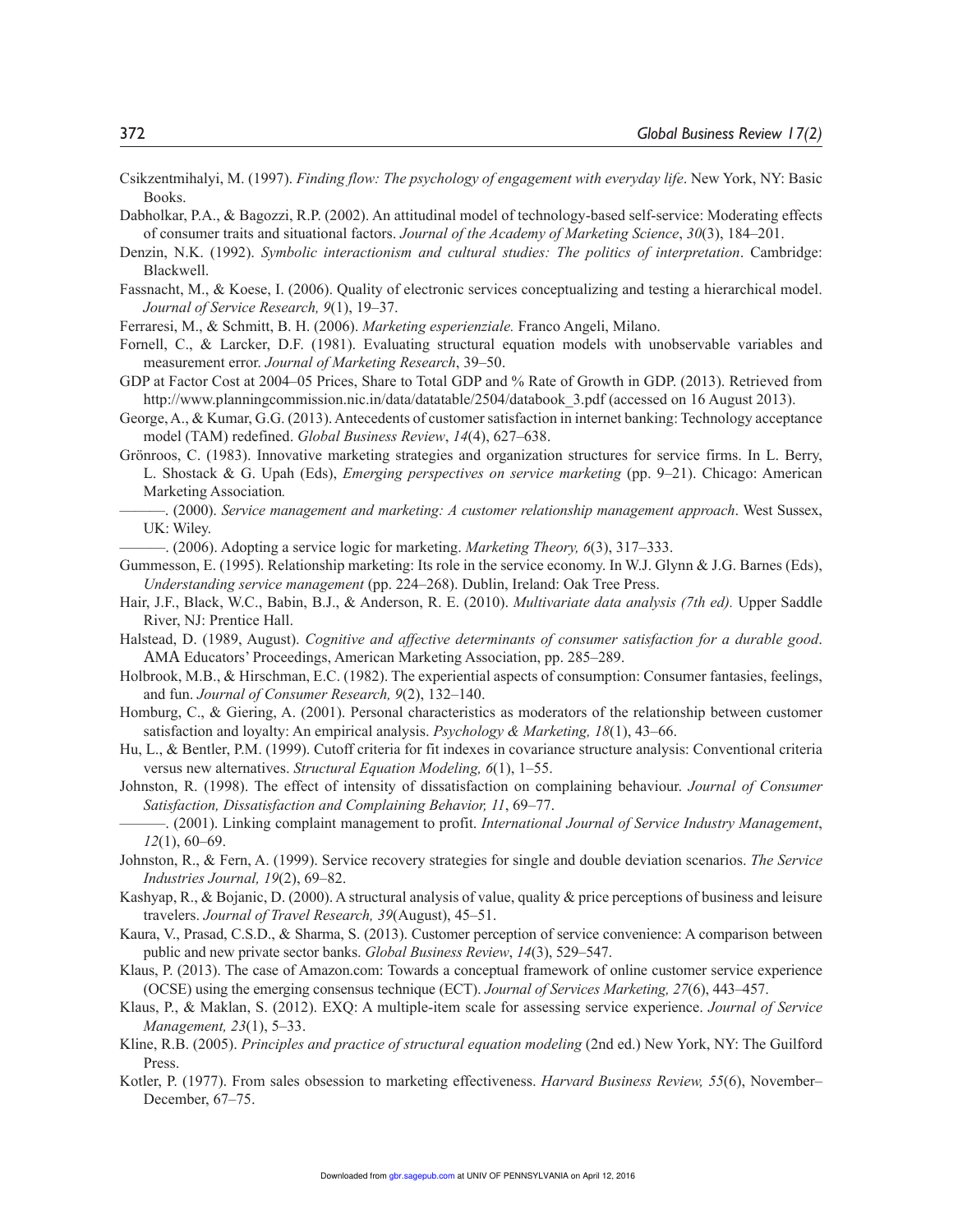- La Salle, D., & Britton, T.A. (2003). *Priceless: Turning ordinary products into extraordinary experiences.* Boston, MA: Harvard Business School Press.
- Lehtinen, U., & Lehtinen J.R. (1982). *Service quality: A study of quality dimensions* (Unpublished working paper). Helsinki, Finland: Service Management Institute.
- Lin, K.M. (2006). *An examination of the relationship between experiential marketing strategy and guests' leisure behavior in Taiwan hot-spring hotels*. Alabama, USA: United States Sports Academy.
- Lovelock, C.H. (1999). Developing marketing strategies for transnational service operations. *Journal of Services Marketing*, *13*(4/5), 278–295.
- Lusch, R.F., Brown, S.W., & Brunswick, G.J. (1992). A general framework for explaining internal vs. external exchange. *Journal of the Academy of Marketing Science*, *20*(2), 119–134.
- Lusch, R.F., & Vargo, S.L. (2006). The service-dominant logic of marketing: Reactions, reflections, and refinements. *Marketing Theory, London, 6*(3), 281–288.
- Mahadevan, B. (2000). Business models for internet-based e-commerce: An anatomy. *California Management Review, 42*(4), 55–69.
- Maklan, S., & Klaus, P. (2011). Customer experience: Are we measuring the right things? *International Journal of Market Research, 53*(6), 771–792.
- Marsh, H., & Hocevar, D. (1985). The application of confirmatory factor analysis to the study of self-concept: First and higher order factor structures and their invariance across age groups. *Psychological Bulletin, 97*(3), 562–682.
- Maslow, A.H. (1964). *Religions, values, and peak-experiences*. Columbus, OH: The Ohio State University Press.
- Mattila, M., Karjaluoto, H., & Pento, T. (2003). Internet banking adoption among mature customers: Early majority or laggards? *Journal of Services Marketing*, *17*(5), 514–528.
- Meuter, M.L., Ostrom, A.L., Rountree, R.I., & Bitner, M.J. (2000). Self-service technologies: Understanding customer satisfaction with technology-based service encounters. *Journal of Marketing, 64*(3), 50–64.
- Meuter, M.L., Bitner, M.J., Ostrom, A.L., & Brown, S.W. (2005). Choosing among alternative service delivery modes: An investigation of customer trial of self-service technologies. *Journal of Marketing, 69*(2), 61–83.
- Mitchell, S. (1994). Technophiles and technophobes. *American Demographics*, *16*(2), 36–42.
- Novak, T.P., Hoffman, D.L., & Yung, Y.F. (2000). Measuring the customer experience in online environments: A structural modeling approach. *Marketing Science, 19*(1), 22–42.
- O'Cass, A., & Carlson, J. (2012). An empirical assessment of consumers' evaluations of web site service quality: Conceptualizing and testing a formative model. *Journal of Services Marketing, 26*(6), 419–434.
- Oliver, R.L. (1980). A cognitive model of the antecedents and consequences of satisfaction decision. *Journal of Marketing Research, 17*, 460–469.
- Parasuraman, A. (2000). Technology readiness index (TRI): A multiple-item scale to measure readiness to embrace new technologies. *Journal of Service Research, 2*(4), 307–320.
- Parasuraman, A., & Grewal, D. (2000). The impact of technology on the quality-value-loyalty chain: A research agenda. *Journal of the Academy of Marketing Science, 28*(1), 168–174.
- Parasuraman, A., Berry, L.L., & Zeithaml, V.A. (1988). SERVQUAL: A multiple-item scale for measuring consumer perceptions of service quality. *Journal of Retailing, 64*(Spring), 12–40.
- Parasuraman, A., Zeithaml, V. A., & Malhotra, A. (2005). ES-QUAL: A multiple-item scale for assessing electronic service quality. *Journal of service research*, *7*(3), 213–233.
- Pine, B.J., & Gilmore, J.H. (1999). *The experience economy*. Boston, MA: Harvard Business School Press.
- Pollack, B.L. (2009). Linking the hierarchical service quality model to customer satisfaction and loyalty. *Journal of Services Marketing, 23*(1), 42–50.
- Prahalad, C.K., & Ramaswamy, V. (2004). *The future of competition: Co-creating unique value with customers*. Boston, MA: Harvard Business School Press.
- Quinn, J.B. (1992). *The intelligent enterprise*. New York, NY: Free Press.
- Reinders, M.J., Dabholkar, P.A., & Frambach, R.T. (2008). Consequences of forcing consumers to use technologybased self-service. *Journal of Service Research, 11*(2), 107–123.
- Sawhney, M., & Prandelli, E. (2000). Communities of creation: Managing distributed innovation in turbulent markets. *California Management Review, 42*(4), 24–54.